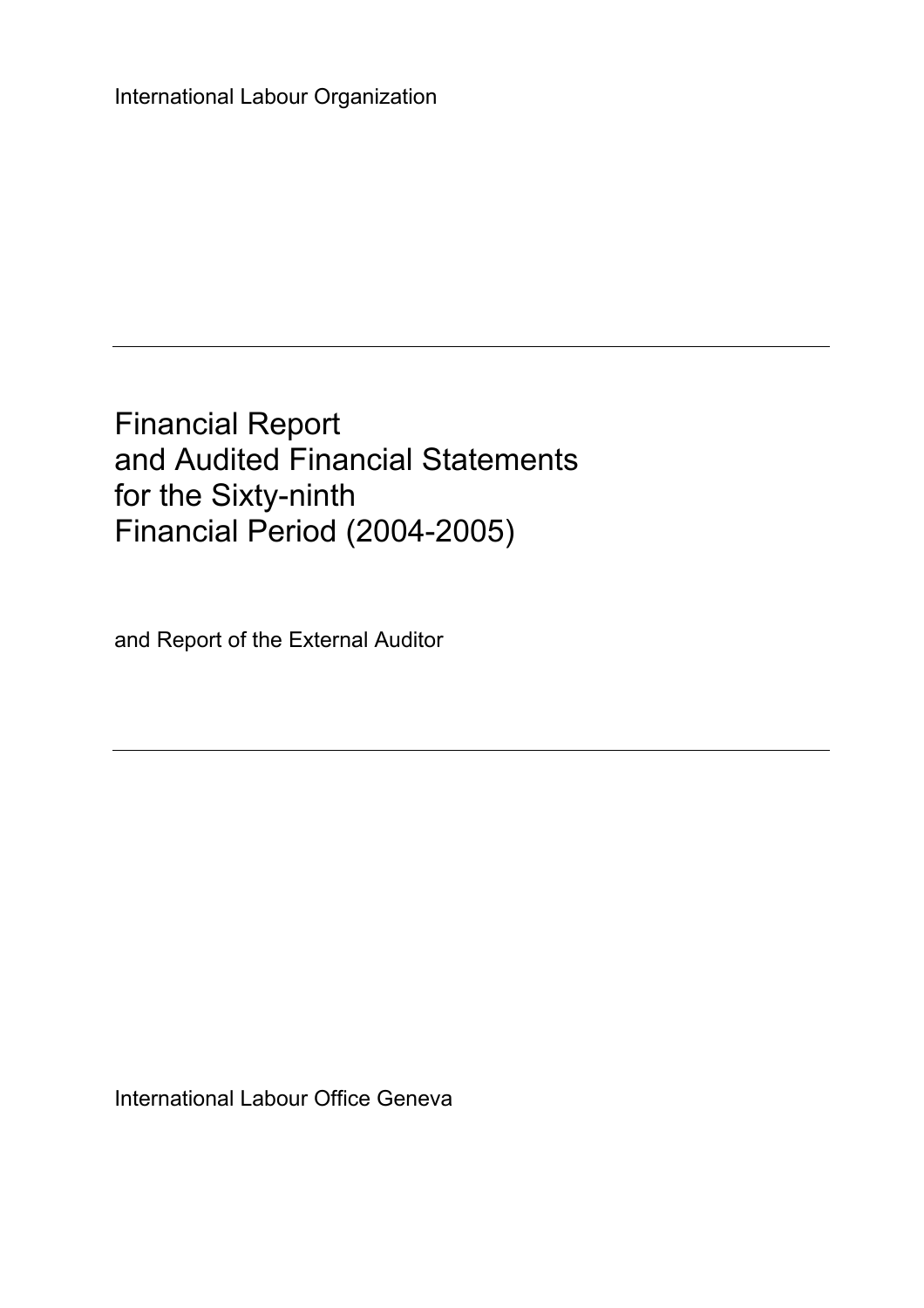ISBN 92-2-116621-X

*First published 2006* 

ILO publications can be obtained through major booksellers or ILO local offices in many countries, or direct from ILO Publications, International Labour Office, CH-1211 Geneva 22, Switzerland. A catalogues or list of new publications will be sent free of charge from the above address.

The designations employed in ILO publications, which are in conformity with United Nations practice, and the presentation of material therein do not imply the expression of any opinion whatsoever on the part of the International Labour Office concerning the legal status of any country, area or territory or of its authorities, or concerning the delimitation of its frontiers. The responsibility for opinions expressed in signed articles, studies and other contributions rests solely with their authors, and publication does not constitute an endorsement by the International Labour Office of the opinions expressed in them. Reference to names of Firms and commercial products and processes does not imply their endorsement by the International Labour Office, and any failure to mention a particular firm, commercial product or process is not a sign of disapproval.

Formatted by TTE: reference Confrep/ILC95(2006)/Audited accounts/2006-04-0201-1-En.doc Printed by the International Labour Office, Geneva, Switzerland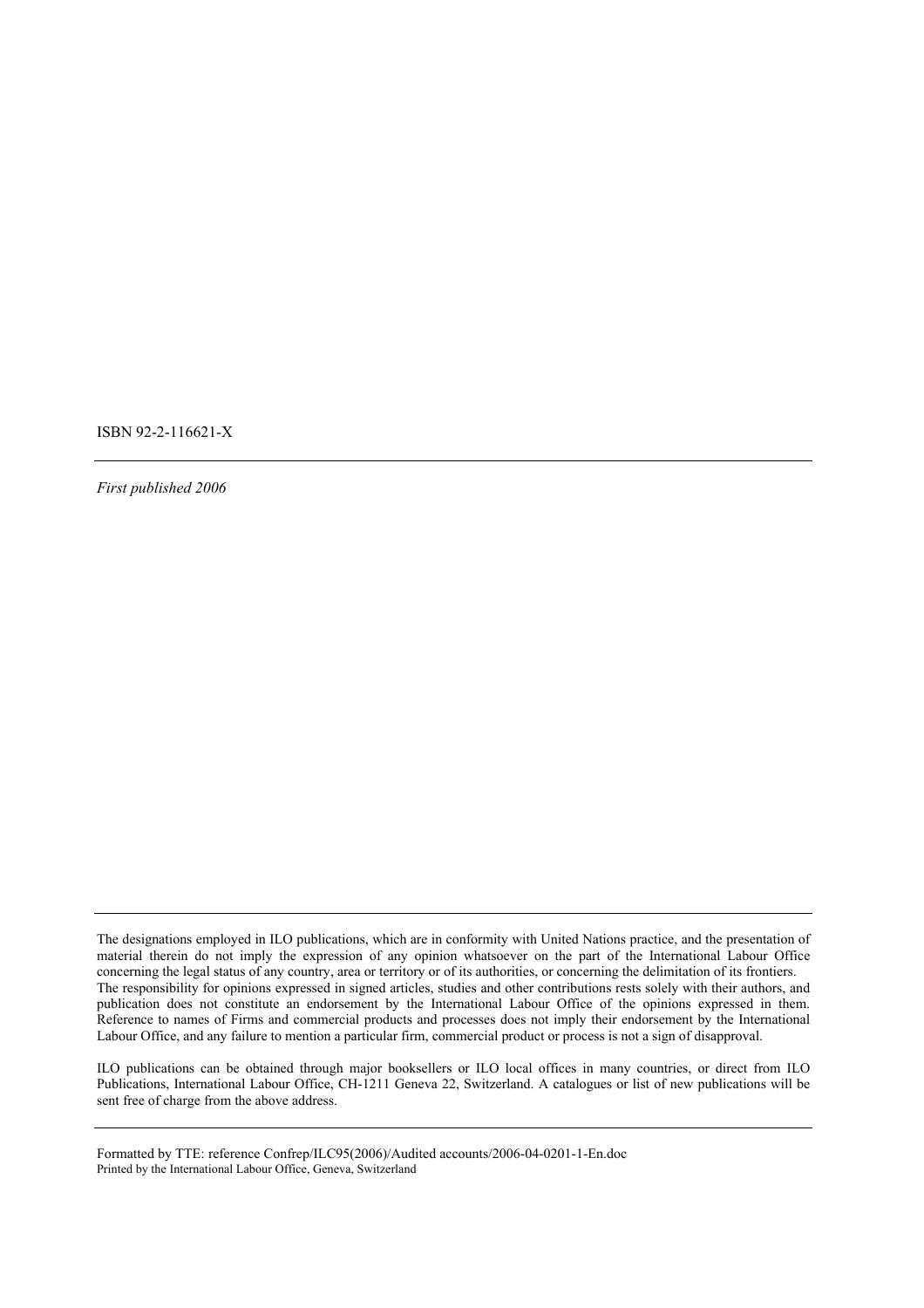# *Contents*

| 1. |                                                                       |                                                                          |  |
|----|-----------------------------------------------------------------------|--------------------------------------------------------------------------|--|
| 2. |                                                                       |                                                                          |  |
|    |                                                                       |                                                                          |  |
|    |                                                                       |                                                                          |  |
|    |                                                                       |                                                                          |  |
|    |                                                                       |                                                                          |  |
|    |                                                                       |                                                                          |  |
|    |                                                                       |                                                                          |  |
|    |                                                                       |                                                                          |  |
|    |                                                                       |                                                                          |  |
|    |                                                                       |                                                                          |  |
|    |                                                                       |                                                                          |  |
|    | Annex II. Action taken in response to the recommendations made in the |                                                                          |  |
| 3. |                                                                       |                                                                          |  |
| 4. |                                                                       |                                                                          |  |
| 5. |                                                                       |                                                                          |  |
|    | <b>Statement I.</b>                                                   | Statement of income and expenditure, and changes in reservers            |  |
|    | <b>Statement II.</b>                                                  | Statement of assets, liabilities, and reserves and fund balances         |  |
|    | <b>Statement III.</b>                                                 |                                                                          |  |
|    | <b>Statement IV.</b>                                                  | Status of regular budget appropriation for the financial                 |  |
|    | Schedules pertaining to the General Fund                              |                                                                          |  |
|    | Schedule 1.1.1.                                                       | Income and expenditure and changes in reserves and                       |  |
|    |                                                                       | Schedule 1.1.1.1. Additional 2004-2005 expenditure items approved by the |  |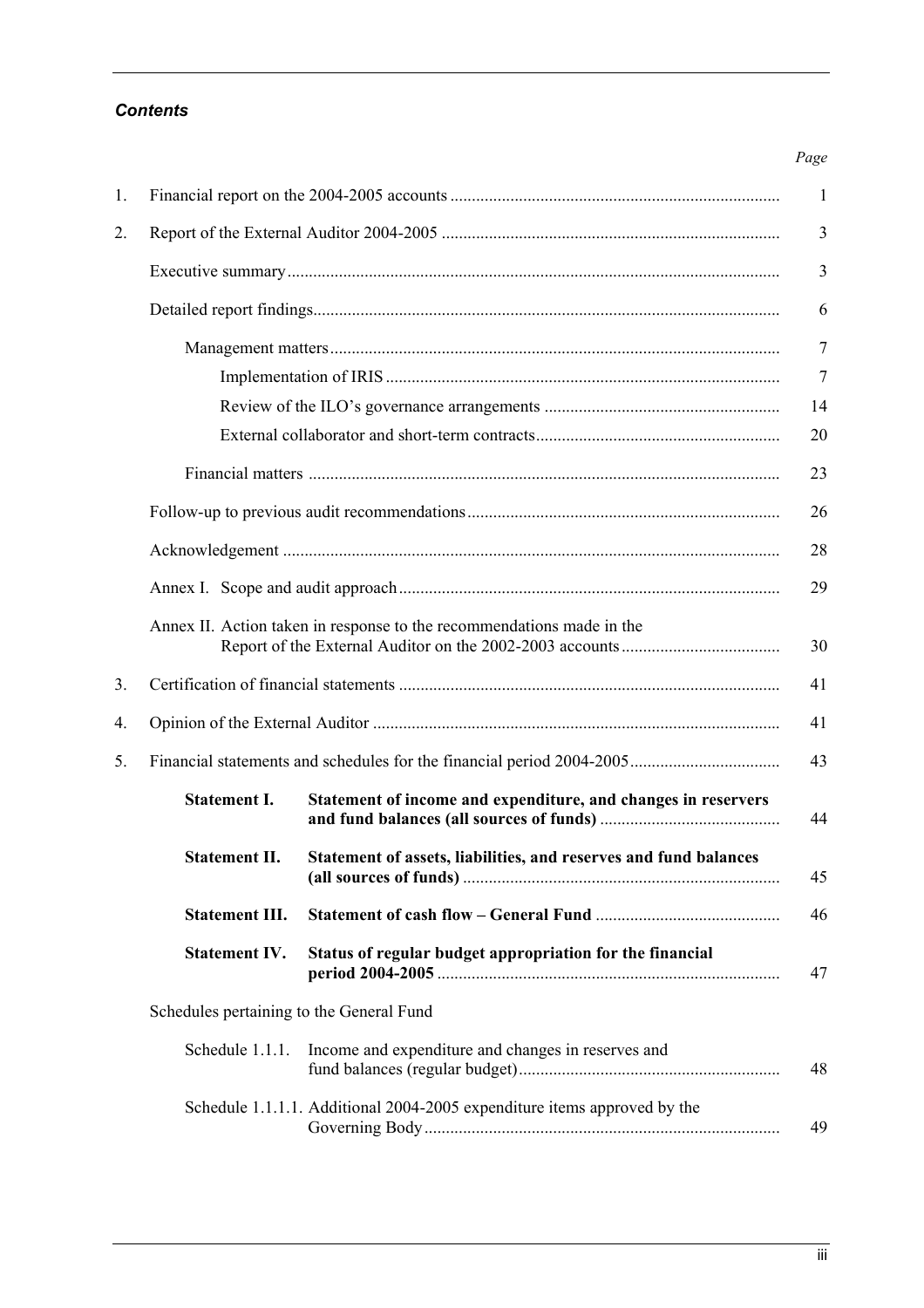|    | Schedule 1.1.2. | Income and expenditure and changes in reserves and fund<br>balances (Working Capital Fund, Income Adjustment Account<br>and Capital Funds relating to land and buildings) |
|----|-----------------|---------------------------------------------------------------------------------------------------------------------------------------------------------------------------|
|    | Schedule 1.1.3. | Income and expenditure and changes in reserves and fund<br>balances (other funds forming part of the General Fund)                                                        |
|    |                 | Schedule 1.1.3.1. Income and expenditure and changes in reserves and fund<br>balances (other funds forming part of the General Fund)                                      |
|    |                 | Schedule 1.1.3.2. Income and expenditure and changes in reserves and fund<br>balances (other funds forming part of the General Fund)                                      |
|    | Schedule 1.2.1. | Assessed contributions of member States and amounts due by<br>States for prior periods of membership in the ILO – Summary                                                 |
|    |                 | Schedule 1.2.1.1. Assessed contributions of member States and amounts due by<br>States for prior periods of membership in the ILO – Details                               |
|    |                 | Schedules pertaining to other funds managed by the ILO                                                                                                                    |
|    | Schedule 2.1.   | Income and expenditure and changes in reserves and fund<br>balances (other funds managed by the ILO - Funds with                                                          |
|    | Schedule 2.2.   | Assets, liabilities, and reserves and fund balances (other funds                                                                                                          |
|    |                 | Schedules pertaining to extra-budgetary technical cooperation                                                                                                             |
|    | Schedule 3.1.   | Income and expenditure and changes in reserves and fund<br>balances (extra-budgetary technical cooperation)                                                               |
|    | Schedule 3.2.   | Assets, liabilities, and reserves and fund balances (extra-                                                                                                               |
|    |                 |                                                                                                                                                                           |
| 6. |                 |                                                                                                                                                                           |
|    | Annex I.        | Strategic Objectives: Distribution of appropriation and                                                                                                                   |
|    | Annex II.       | Regular budget expenditure in 2004-2005 by object of expenditure                                                                                                          |
|    | Annex III.      | Distribution of the Incentive Fund amounts established in 2004-2005<br>under the incentive scheme for the early payment of member                                         |
|    | Annex IV.       | Extra-budgetary technical cooperation expenditure by                                                                                                                      |

<sup>1</sup> International Institute for Labour Studies (IILS). Inter-American Vocational Training Research and Documentation Centre (CINTERFOR). International Occupational Safety and Health Information Centre (CIS).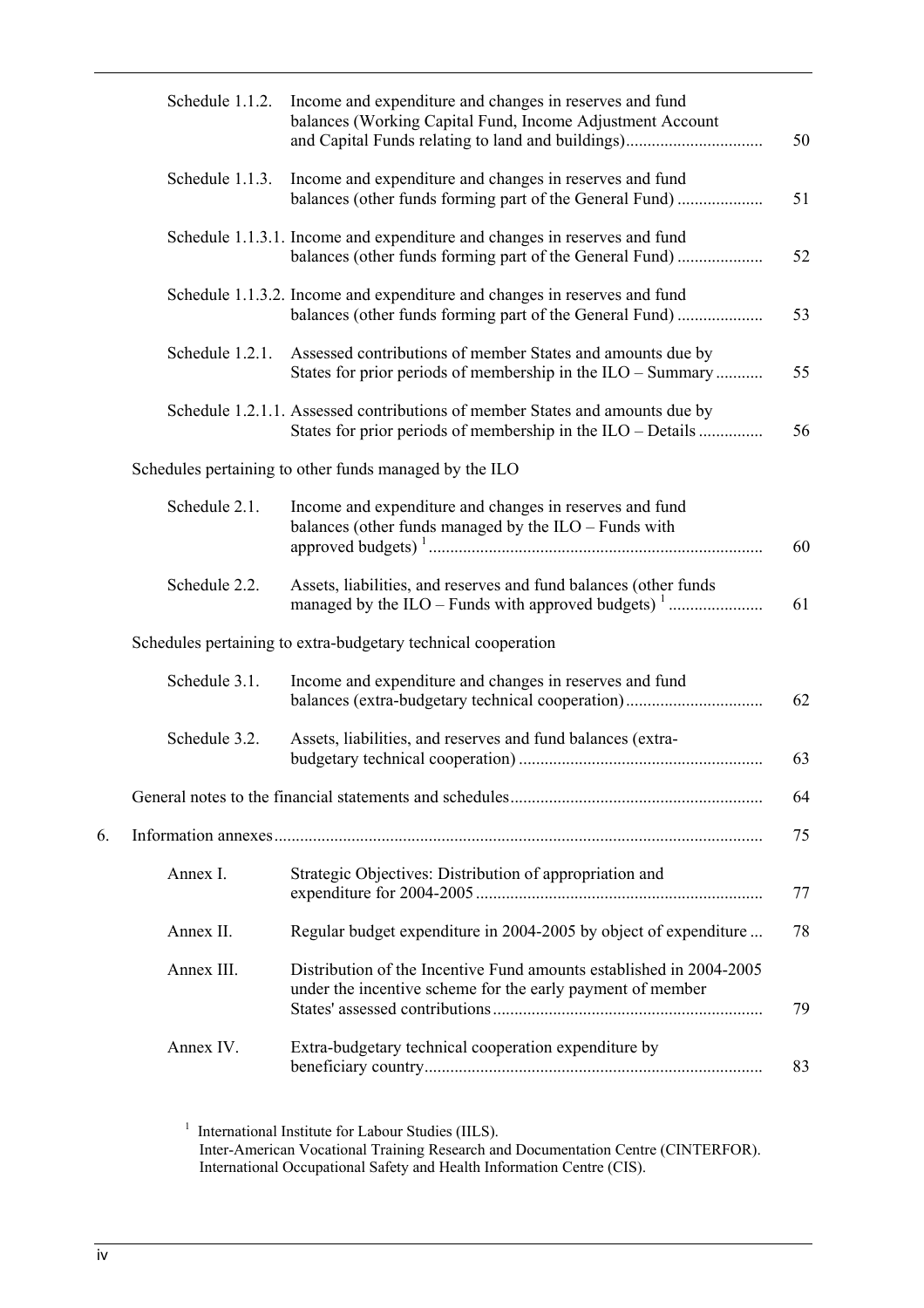# **1. Financial report on the 2004-2005 accounts**

# **General Fund**

# *Financial results for 2004-2005 – Regular budget*

- **1.** The International Labour Conference at its 91st Session (June 2003) approved an expenditure budget for the 2004-2005 financial period amounting to US\$529,590,000 and an income budget for the period for the same amount. At the budget rate of exchange for the period of 1.34 Swiss francs to the US dollar, the income budget amounted to 709,650,600 Swiss francs. This amount was subsequently adjusted to 709,658,485 Swiss francs following the admission of the Democratic Republic of Timor-Leste (4,969 Swiss francs) and Samoa (2,916 Swiss francs) on 19 August 2003 and 7 March 2005 respectively.
- **2.** The overall results for the 2004-2005 financial period are summarized in Schedule 1.1.1 while the details of contributions paid by member States and expenditure are shown in the Schedule 1.2.1 and in Statement IV respectively. Valued at the budget rate of exchange and using the accrual method of accounting, total budgetary income for 2004-2005 amounted to \$529,595,884. Expenditure under Part I of the budget during 2004-2005 amounted to US\$528,715,000 as budgeted, after the absorption of US\$1,057,827 of the US\$1,473,500 in additional expenditure items which were approved by the Governing Body. A further US\$360,537 of expenditure relating to the additional items could not be absorbed under Part I and was charged against Part II in accordance with the decision taken by the Governing Body in November 2003.<sup>1</sup> The excess of income over expenditure for the biennium 2004-2005, at the budget rate of exchange, thus amounted to US\$520,347. When revalued at the rate of exchange in effect at the close of the financial period (1.31 Swiss francs to the dollar), the excess of income over expenditure amounted to US\$532,263.
- **3.** Arrears of contributions received in 2004 were in the first instance, transferred to the Working Capital Fund to reimburse the shortfall of income for the 2002-2003 biennium. This transfer amounted to 14,964,475 Swiss francs (US\$11,423,263 at December 2005 rate of exchange). In accordance with article 18, paragraph 1, of the Financial Regulations, a provision for delays in the payment of contributions in the amount of 100 per cent of the outstanding contributions at 31 December 2005 has also been made. Since the total contributions outstanding at 31 December 2005 amounted to 174,753,584 Swiss francs as compared with the total contributions outstanding at 31 December 2003 of 141,810,523 Swiss francs, the provision required at 31 December 2005 was 32,943,061 Swiss francs (US\$25,147,375 at December 2005 rate of exchange) more than that which was required at 31 December 2003. The net shortfall of income after adjustments for the replenishment of the Working Capital Fund for the 2002-2003 deficit and the provision for delays in the payment of contribution is US\$36,038,375 (47,210,271 Swiss francs).
- **4.** In accordance with article 21.1(a) of the Financial Regulations, the Working Capital Fund was drawn upon to finance budgetary expenditure pending receipt of contributions. The balance of this Fund standing at 34,350,670 Swiss francs, was, as a consequence, fully

 $^{1}$  GB.288/9/1.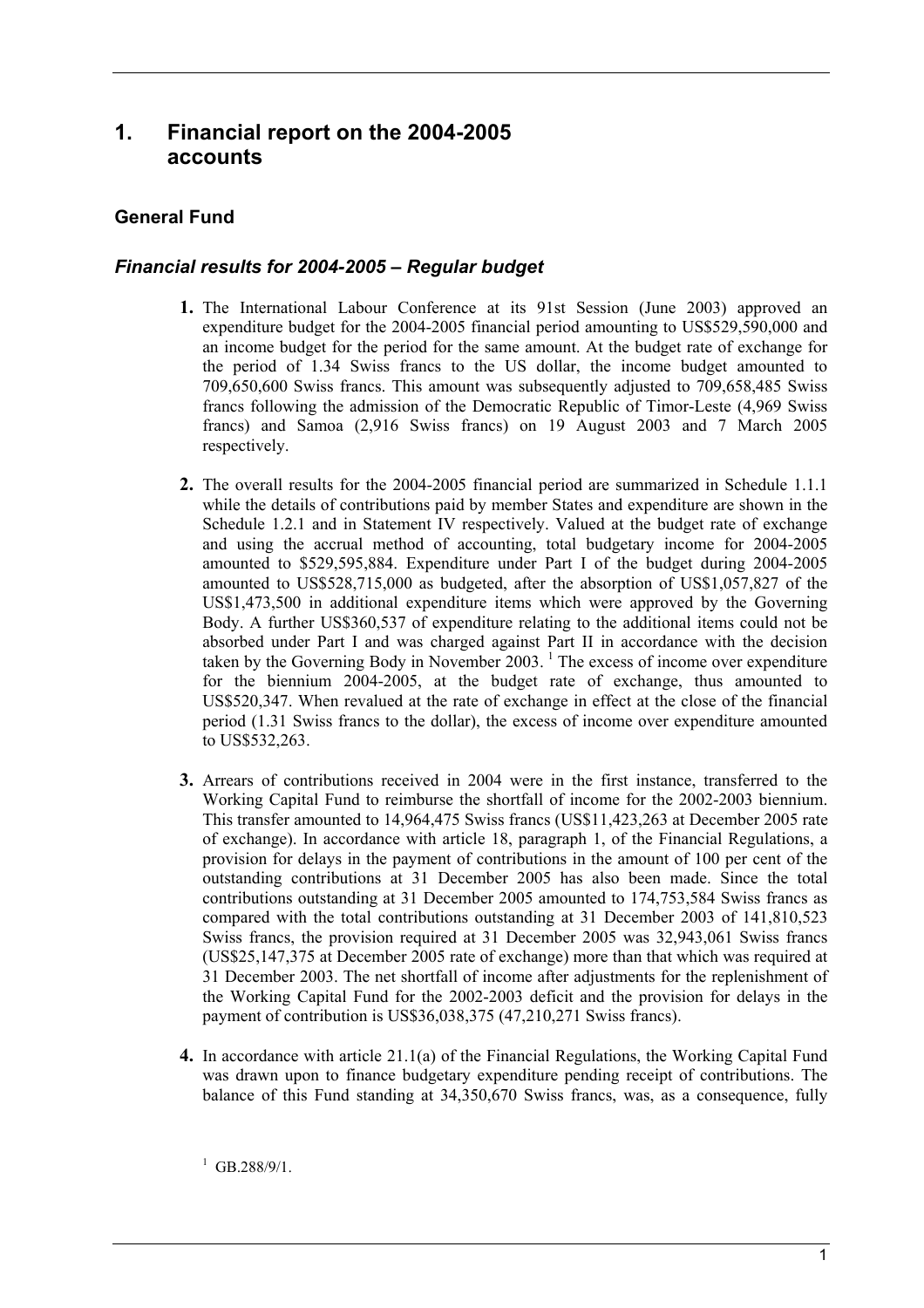exhausted. The Director-General accordingly had recourse to internal borrowing for the balance of the net shortfall (12,859,601 Swiss francs). In accordance with article 21.2(a) of the Financial Regulations, arrears of contributions received in 2006 will be used to reimburse the Working Capital Fund and internal borrowings.

**5.** Other funds forming part of the General Fund totalled \$172 million, and consisted, inter alia, of the Working Capital Fund, the Income Adjustment Account, Capital Funds relating to land and buildings, the Building and Accommodation Fund, Programme Support Accounts, and the Terminal Benefits Fund. Details of these funds are given in Schedules 1.1.2 and 1.1.3.

# **Other funds managed by the ILO**

**6.** Other funds managed by the ILO totalled some \$125 million at 31 December 2005. The major part of this amount (\$115 million) related to funds held for extra-budgetary technical cooperation activities. Compared with 2002-2003, expenditure on extra-budgetary technical cooperation activities increased by 25 per cent and totalled \$319 million in 2004-2005, of which \$7 million was financed by the United Nations Development Programme, and \$312 million by other donors.<sup>2</sup> Expenditure on activities financed by the United Nations Development Programme decreased by 59 per cent while expenditure on activities financed by other donors increased by 31 per cent. Details of funds held for extra-budgetary technical cooperation activities are given in Schedule 3.1, while details of other funds managed by the ILO are given in Schedule 2.1.

# **Land and buildings**

**7.** The construction of the ILO premises in Lima and Santiago were completed in September 2004 and June 2005 respectively. The construction of Dar es Salaam Office began in April 2005 and was still ongoing at the end of the 2004-2005 biennium.

 $2$  Including trust fund deposits by governments, funds placed at the disposal of the ILO by certain government agencies for multi-bilateral programmes and associate expert schemes, activities financed through United Nations organizations including the United Nations Population Fund, and funds placed at the disposal of the ILO by a number of non-governmental agencies.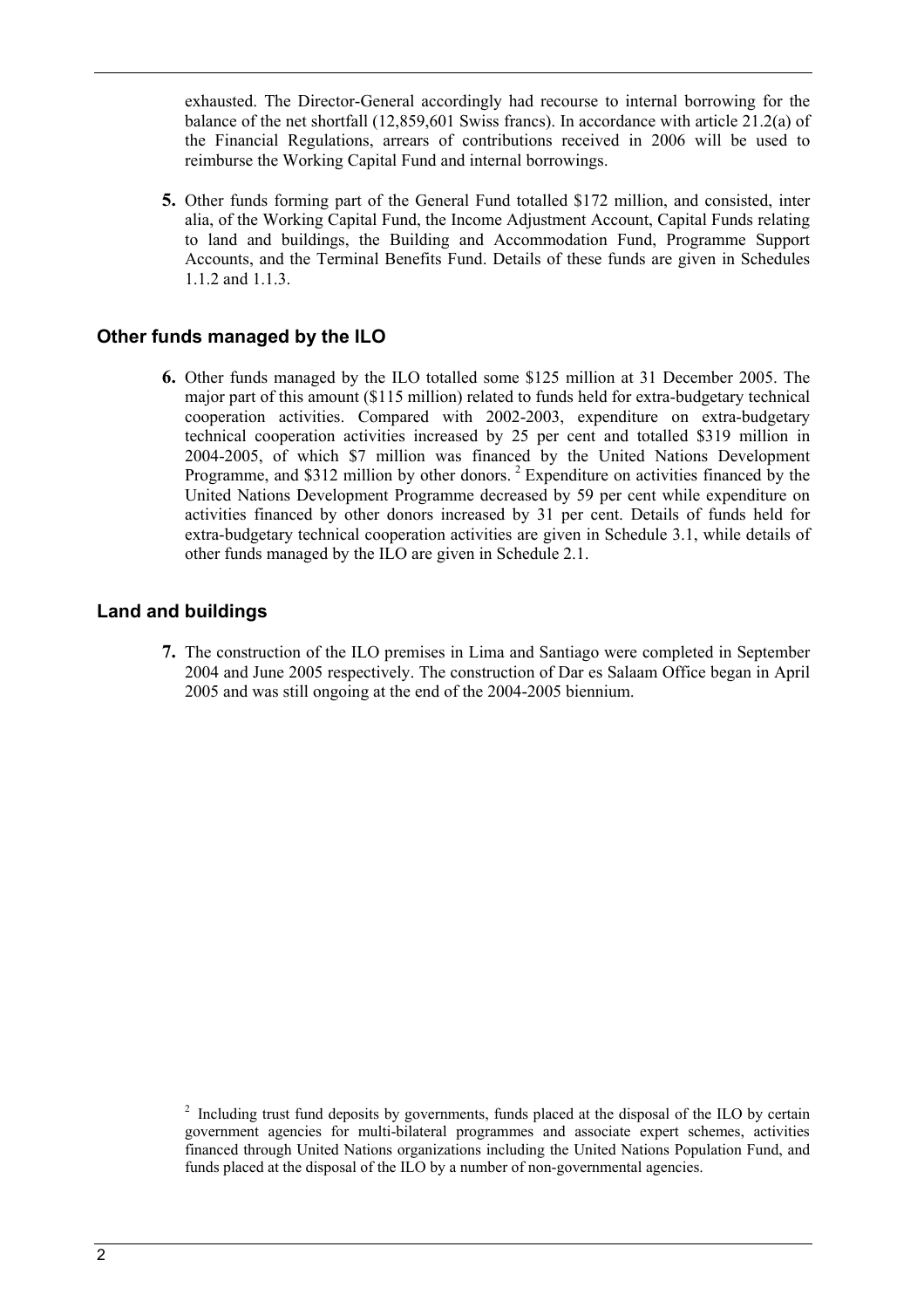# **2. Report of the External Auditor 2004-2005**

| Contents:            |  |  |  |  |  |  |
|----------------------|--|--|--|--|--|--|
| (paragraphs 1-15)    |  |  |  |  |  |  |
|                      |  |  |  |  |  |  |
|                      |  |  |  |  |  |  |
| (paragraphs 16-47)   |  |  |  |  |  |  |
| (paragraphs 48-74)   |  |  |  |  |  |  |
| (paragraphs 75-89)   |  |  |  |  |  |  |
| (paragraphs 90-102)  |  |  |  |  |  |  |
| (paragraphs 103-111) |  |  |  |  |  |  |
| (paragraph 112)      |  |  |  |  |  |  |
| Annex 1              |  |  |  |  |  |  |
| Annex 2              |  |  |  |  |  |  |
|                      |  |  |  |  |  |  |

# **Executive summary**

|  | An unqualified audit opinion on the financial statements |  |
|--|----------------------------------------------------------|--|
|--|----------------------------------------------------------|--|

- 12 recommendations from our review of the implementation of IRIS
- 4 recommendations to improve ILO's governance arrangements
- 4 recommendations on Internal Audit
- ñ 7 recommendations for improvements in the management of external collaborator and short-term contracts
- 4 further recommendations on financial matters

# **Overall results of the audit**

- **1.** This report represents the findings and recommendations arising from the work carried out by my staff on the audit of financial statements. Our audit yielded satisfactory results and revealed no weaknesses or errors which we considered material to the accuracy, completeness or validity of the financial statements as whole. As a result, I have placed an unqualified opinion on the financial statements of the International Labour Organization for the financial period 2004-2005.
- **2.** Despite a number of transitional problems relating to data transfer and system interfaces in connection with the new finance system, the Treasurer and Financial Comptroller and his team were able to provide draft financial statements for audit by the required deadline of 31 March 2005. We commend the finance team for their significant efforts during the accounts closure and preparation period.
- **3.** We audited the accounts of the International Labour Organization in accordance with the Financial Regulations and in conformity with the Common Auditing Standards of the Panel of External Auditors of the United Nations, the Specialized Agencies and the International Atomic Energy Agency. The scope and approach of the audit were communicated to management in a detailed audit strategy, key aspects of which are set out at Annex 1 to this report.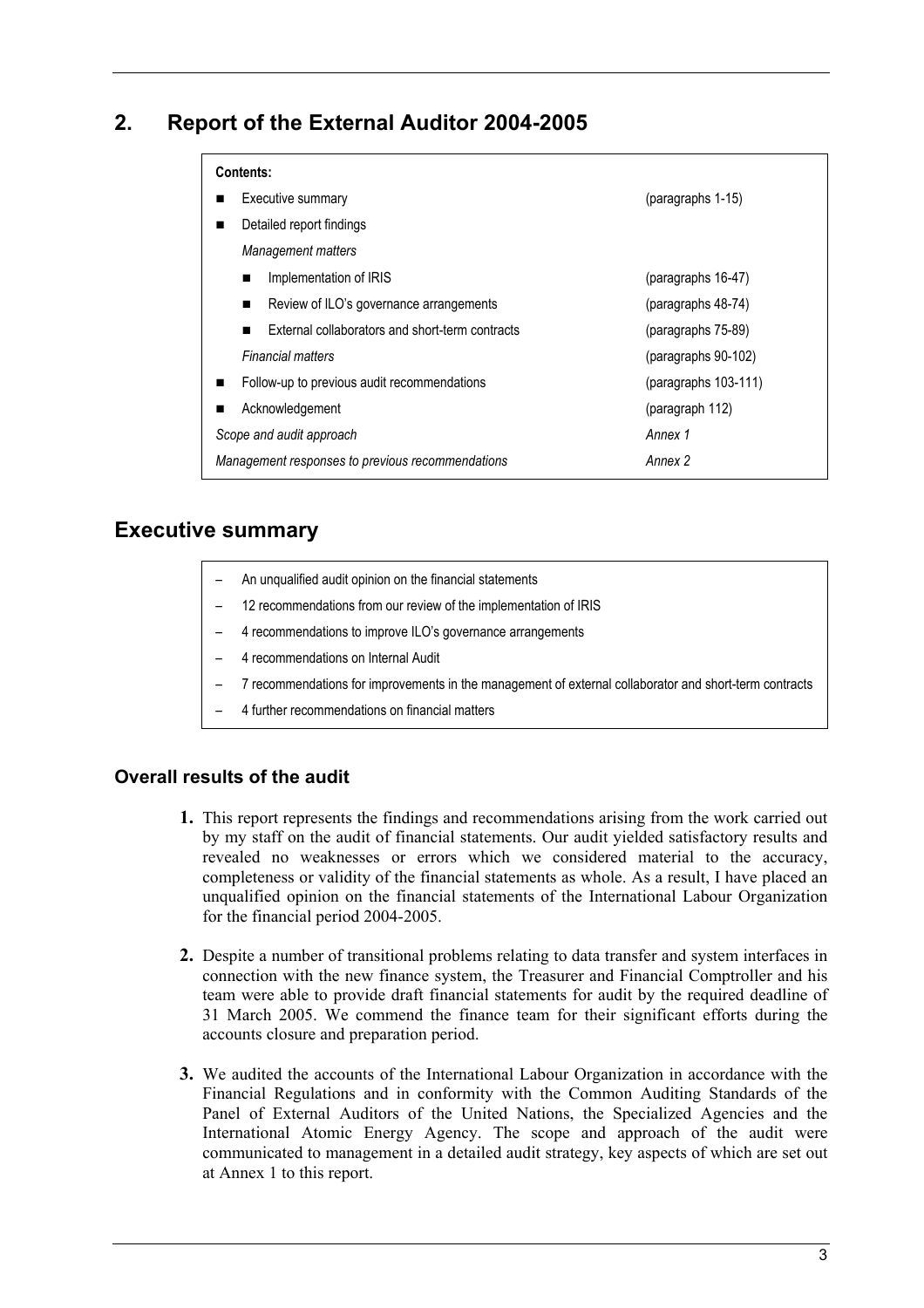# **Main audit findings**

# *On management matters*

Implementation of the Integrated Resource Information System (IRIS)

- **4.** In our long form report for 2002-2003 we reported our interim audit findings on management's preparations for the implementation of the Integrated Resource Information System (IRIS). IRIS has been one of the ILO's largest change projects in recent years and has provided a focus to streamline and integrate financial systems and processes within an environment of sound and secure controls. Using specialist IT expertise, we reviewed the implementation of IRIS in order to provide the Governing Body with an independent assessment of progress; and to provide management with observations and recommendations which could inform the future establishment of IRIS in field offices.
- **5.** There had been improvements to the overall management and governance of the IRIS project since our last report; and we welcome the role which the new Programme, Finance and Administrative Committee's (PFAC) Information and Communications Technology Subcommittee can play in providing further improved oversight of the project planning, costing and delivery schedule of future IT projects, and of the further phases of IRIS. The original project budget was established at US\$20 million, with further budget approvals totalling US\$31.9 million to recognise additional and transitional costs. The overall implementation costs of IRIS to date now stand at some US\$50 million, not including time spent by some regular staff on the IRIS project. We believe it is important that the cost of staff resources should be clearly identified and monitored as part of the decision processes and financial management of major projects in the future.
- **6.** We reviewed the management processes for deciding to implement IRIS in April 2005 and identified that there had been no pre-determined criteria on which to make this decision, although management had taken account of a number of key considerations that informed their decision. We believe that greater attention could have been paid to ensuring greater user involvement during the design and testing stages of IRIS, which might have minimised some of the problems encountered in the initial months after its implementation. We further believe that there is need to consider the training needs of IRIS users, to ensure that they are able to obtain full benefit from the improved functionality provided by the system.
- **7.** In relation to system management and operations, we identified the need for management to obtain assurance over the physical security environment of its out-sourced infrastructure provider, by obtaining an independent and recognised standard assurance report. We also identified improvements which could be made in the software management of IRIS, through the use of recognised industry standards to ensure that changes to the software environment follow a documented and systematic approach. Similarly we identified the need to properly document the ILO's business continuity plans so as to provide improved assurance to management on the completeness and practicality of these arrangements, particularly in relation to IT systems in the field. IRIS provides an opportunity for improvements in controls and we have recommended that management obtain independent assurance on the effective operation of these controls, now that the implementation in Headquarters has been completed.
- **8.** In order to ensure that the ILO obtains best value from the IRIS implementation, we encourage management to undertake a post-project evaluation, to identify good practice and areas for improvement which can be used to inform future IT projects. This evaluation could also be used to inform the Governing Body of the extent to which the project's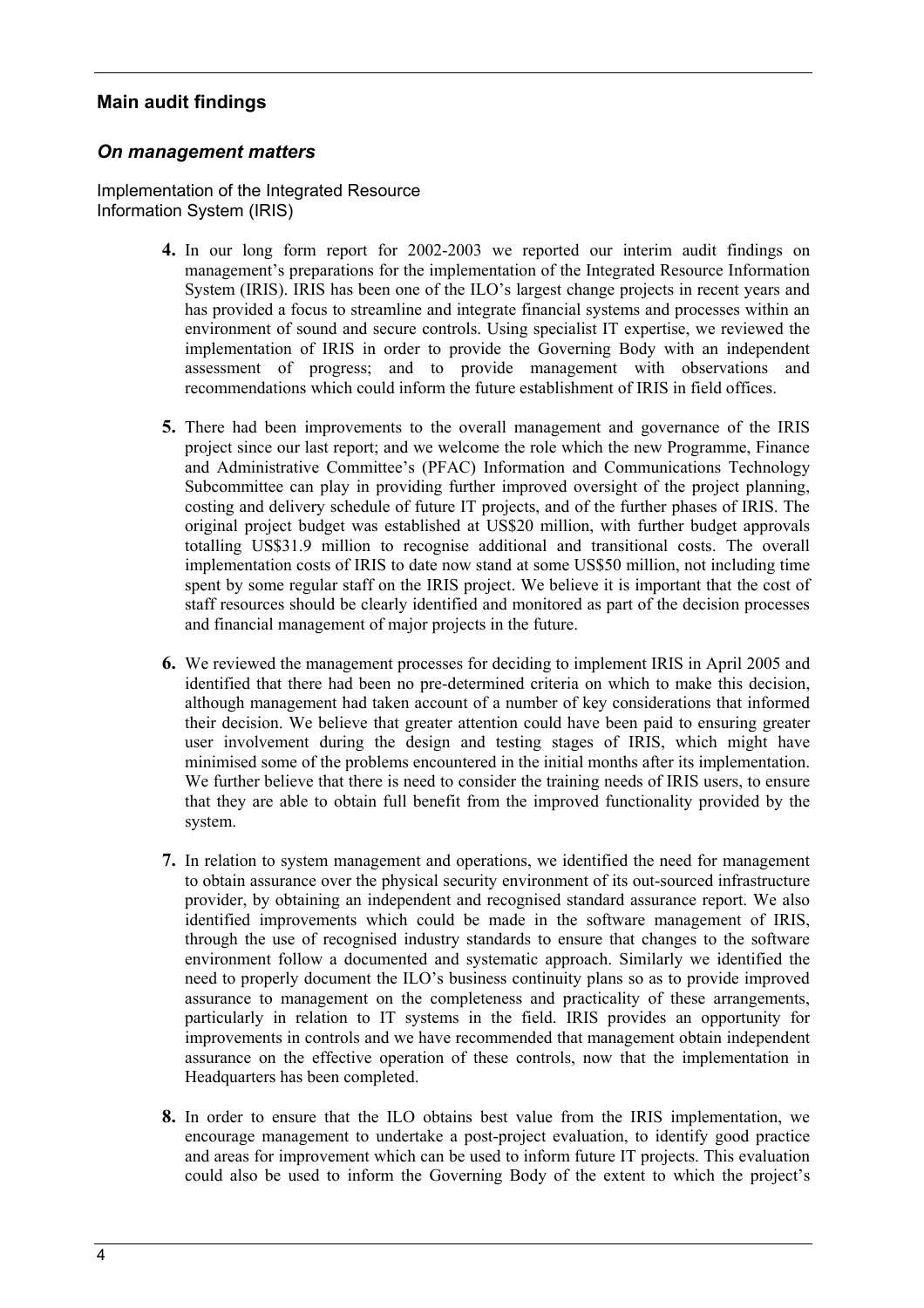objectives have been met and identify areas which may still need attention. We noted that, while many improvements to business processes have been made, there is still scope for improvement and we encourage management to assess remaining processes which may need review to ensure that the benefits of IRIS can be maximised.

### Governance arrangements

- **9.** Sound governance arrangements are necessary to support effective financial management and to ensure proper accountability over the use of the Organization's funds. We carried out a review of ILOís governance arrangements and have reported on these in the context of current best practice and the developments in the United Nations system. Our recommendations are intended to encourage and inform the work of the ILO's Task Team on Improvements in Management and Accountability.
- **10.** In this context, we have recommended that the ILO should establish an independent and expert audit oversight committee to complement and enhance the oversight provided by the Programme, Financial and Administrative Committee (PFAC) on the effectiveness of internal controls and to critically review the responses of management to outputs from internal and external audit work. We have also recommended that the ILO should consider the adoption of an improved financial reporting framework, recognising the recommendations made by the United Nations System's High-Level Committee on Management for the adoption of International Public Sector Accounting Standards, which we believe would provide greater transparency and improved and more frequent financial reporting to the Governing Body. We have also made recommendations to support the ILOís Task Team in introducing a formal process to require key staff to declare and register any personal interests which might be seen to conflict with their ILO responsibilities.
- **11.** Internal audit plays an important role in providing assurance to the Director-General on the effectiveness of the ILO's internal control framework. We examined the work of the Office of Internal Audit and Oversight (IAO) and identified a number of areas where we believe improvement is needed to provide the necessary level of assurance to management and the Governing Body, and to obtain value for the costs incurred. Our recommendations draw attention to the need for: improved audit needs assessment; the acquisition of appropriate skills and specialist IT audit support to meet the challenges of auditing internal controls with IRIS; and the development of improved and more comprehensive risk-based planning, which should be formally accepted or approved by the Director-General.

#### External collaborator and short-term contracts

- **12.** The ILO engages staff to deliver its programmes using a number of different contract mechanisms. In 2004-2005 the ILO spent more than US\$70 million on the resourcing of short-term and external collaborator contracts. Our field visits over the last few biennia have demonstrated that there is scope to enhance the way in which these resources are controlled and utilised. As part of our audit we collected data from field offices and Headquarters to assess the use and management of these contracts. From this analysis we identified a number of areas where improvements could be made by:
	- ! Reinforcing existing guidance to managers and considering alternative arrangements, such as out-sourcing or call-off contracts for staff regularly employed on a short-term basis;
	- ! Carrying out more systematic evaluation of the performance of external collaborators, in order to share findings and minimise the risk of duplication of work or outputs;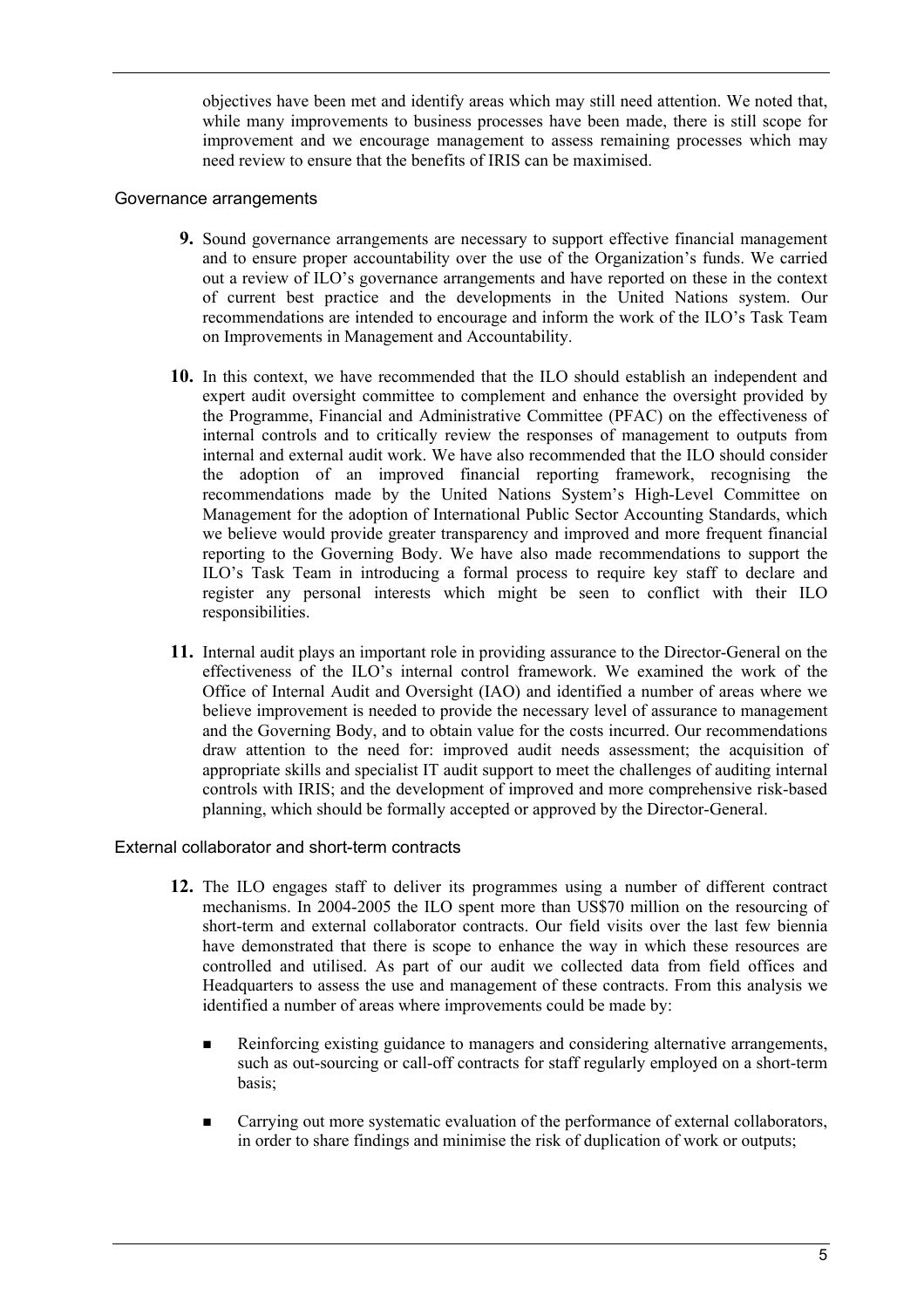- ! Compiling a database of high quality external collaborators, to support a greater element of competition and ensure best value; and
- ! Utilising IRIS to create improved monitoring and exception reporting, in order to secure improved control.

#### On financial matters

- **13.** Our audit identified problems in the interface between IRIS and automated bank reports, leading to significant delays in the reconciliation of bank balances during the second half of 2005. The absence of these bank reconciliations seriously weakened the internal financial controls during this period and we have recommended that these and other key control account reconciliations be maintained on a timely basis.
- 14. During audit visits to ILO's field offices in 2005, we noted problems encountered by offices which were unable to agree their local accounting records to ILO's General Ledger. We also noted a reduction in the application of verification controls to field office transactions, and we have recommended that sufficient resources be made available to ensure that this valuable control remains effective. Weaknesses in these controls reduced the assurance which management were able to obtain in relation to field office transactions during 2005.
- **15.** We reviewed suspense accounts and staff advances and have suggested continuing review and oversight of these areas by management.

# **Detailed report findings**

#### **Management matters:**

- **IRIS**
- Governance arrangements
- $\blacksquare$  Internal audit
- ! External collaborator and short-term contracts

#### **Financial matters:**

- Accounting records
- **Bank reconciliations**
- Field accounting records
- **Verification**
- Suspense accounts and staff advances
- **In Other financial matters**

**Follow-up to previous audit recommendations**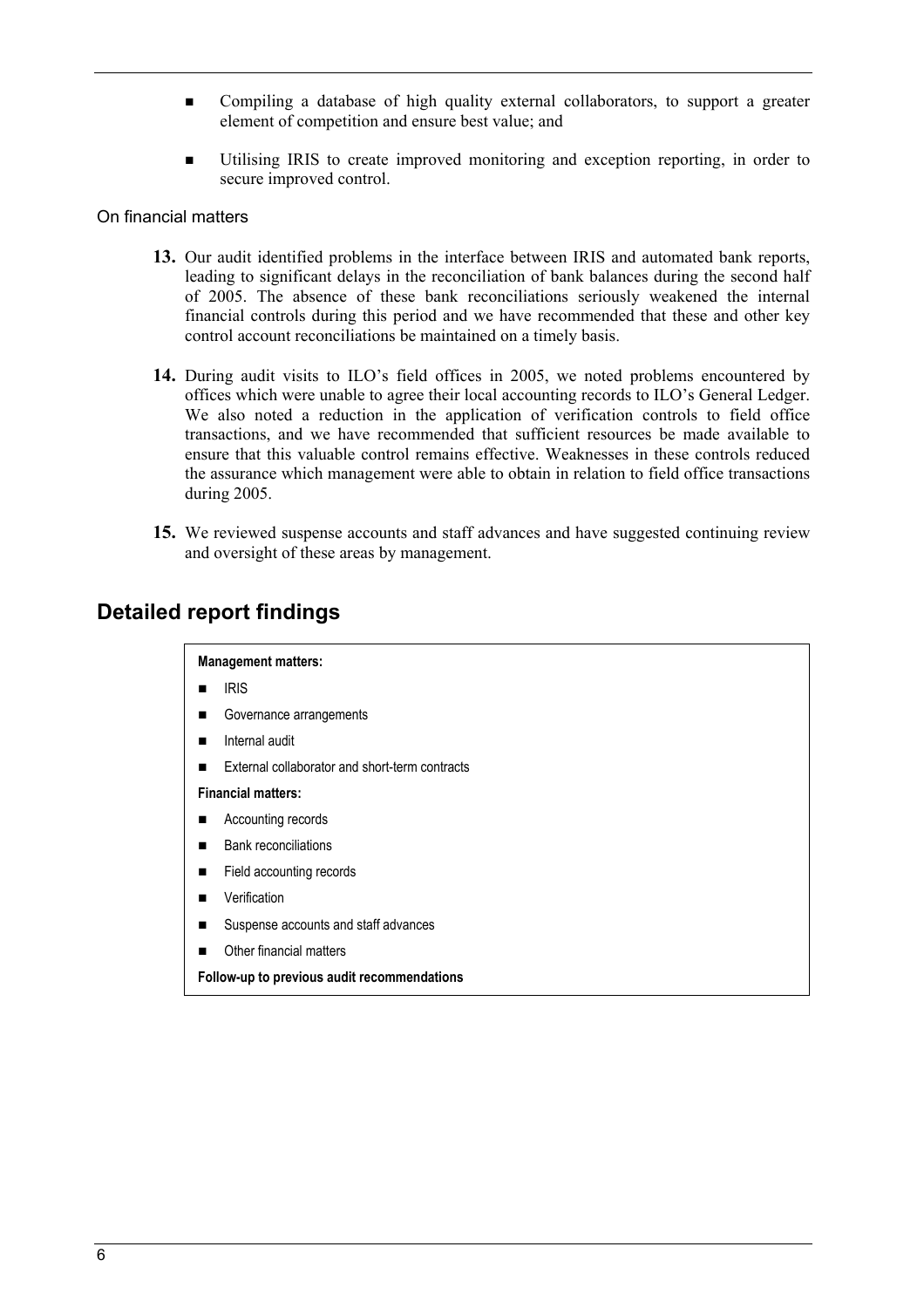# **On management matters**

# *Implementation of IRIS*

- Introduction and background to Project IRIS and our audit approach Observations and recommendations to inform future IT developments and improve the ILO's arrangements by:
	- Enhancing project governance mechanisms to offer greater assurance to the Governing Body
	- Assessing and recommending improvements in project management
	- Review of user training and support following implementation
	- Assessment of system management, operations and controls
	- Comprehensive post project evaluation and business process review

### Introduction

- **16.** In April 2005, the International Labour Organization (ILO) implemented and began using the Integrated Resource Information System, IRIS. IRIS is a fully integrated system linking key business processes such as human resources and procurement to the underlying financial system. IRIS replaced the old legacy systems which had been developed in the 1960s and 1970s and which had become increasingly inflexible and difficult to maintain, and which lacked the capacity to integrate with other systems needed to run a large modern enterprise.
- **17.** The main benefits of IRIS were identified as providing support for organisational change and reform; improving integration of field and Headquarters; providing management support; improving access to information; and better aligning information technology applications with the ILO business processes. IRIS has been one of the ILO's largest change projects in recent times and has provided a focus to streamline and integrate financial systems and processes in an environment of sound and secure controls.

#### Background to our audit approach

- **18.** We carried out a review of the key areas of implementation to identify scope for improvement in ILO's project management of information technology (IT) developments. The review follows on from our audit findings in 2002-2003, where we identified a lack of clarity in the scoping of IRIS at the outset of the project, and that it lacked a clear identification of intended benefits. At the same time, we identified a lack of rigour in the project risk management, and delays and cost over-runs from the initial estimates. We also identified concerns in relation to the staffing of the IRIS implementation and the provision for training.
- **19.** For 2004-2005, we focused on reviewing the overall governance and project management in this final stage of Headquarters implementation. We reviewed the user training and support for IRIS; and its system management and operation. And, finally, we reviewed the ILO's evaluation processes applied to Project IRIS. Our audit observations and recommendations are intended to benefit the ILO in securing improvement for the next phase of Project IRIS, its field implementation. This report also provides assurance to the Governing Body on the overall implementation of the first phase of IRIS and any residual risks.
- **20.** Our audit work was undertaken with the assistance of an IT audit specialist with wide experience of project implementation; and involved discussions with key project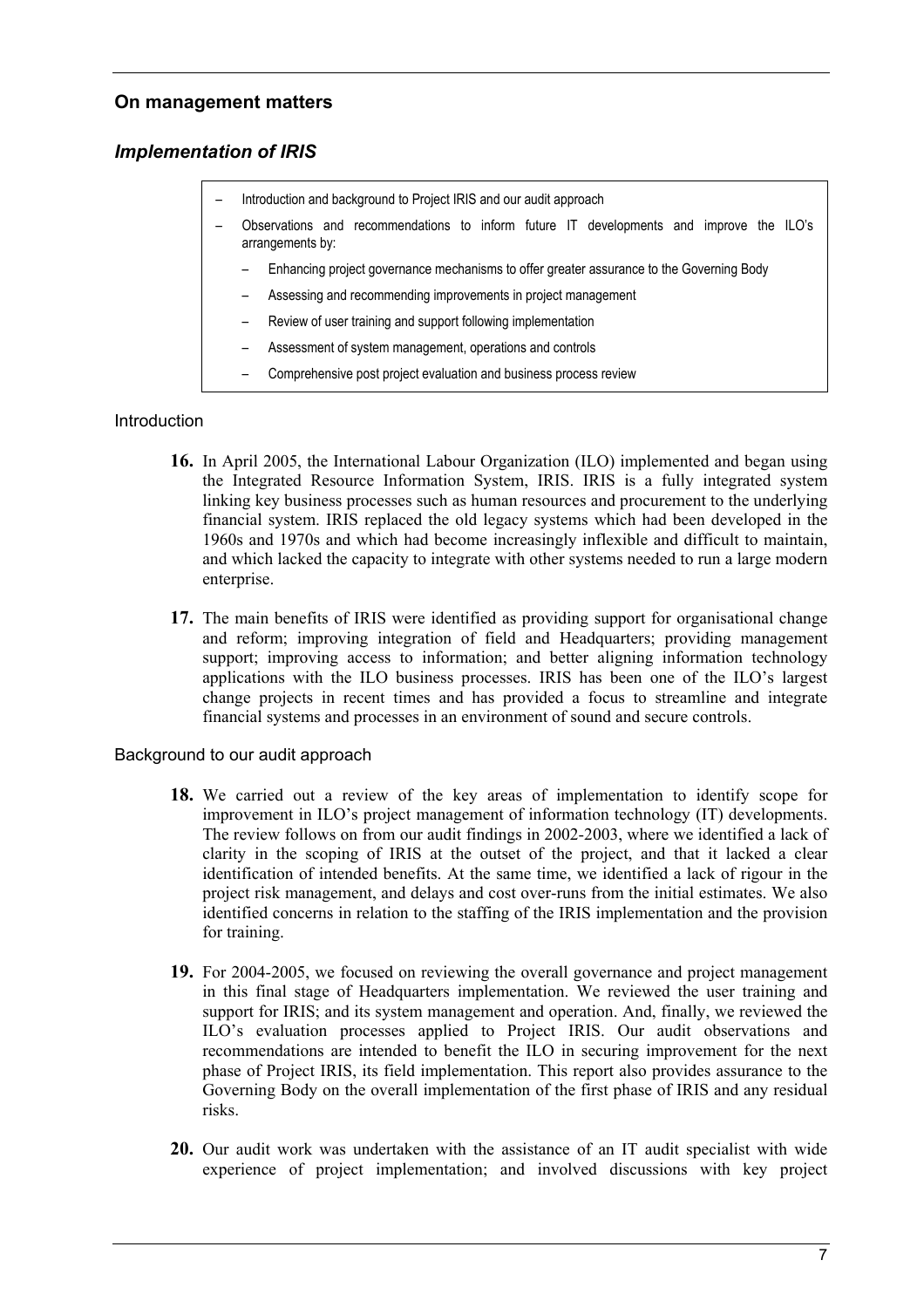personnel, a review of relevant documentation provided by the ILO, and the application of substantive audit procedures used in our audit opinion of the financial statements.

### Project governance

- **21.** As we identified in the previous External Auditor's Report, the IRIS project initially lacked a clear and realistic identification of costs and benefits which is essential to the effective management of a project. Since these observations were made, the governance of IRIS has evolved and improved during the project lifecycle. In February 2004, the Director-General prudently commissioned an independent external review to assess progress to date. The conclusions of this report were disclosed to the March 2004 Governing Body in document reference GB.289/PFA/3(Add). The external review resulted in a revision of the IRIS management structure and the introduction of an improved governance framework and project governance charter, which substantially improved the previous arrangements.
- **22.** A new Senior Executive Project Sponsor, reporting directly to the Director-General, was appointed to oversee the implementation of the project, with a project board and a reformed stakeholders' committee replacing the Executive Sponsors and Project Owners Committee. This new arrangement provided clearer lines of responsibility and authority for the achievement of the project's objectives. Future IT projects should ensure that clear and effective arrangements are established from the outset.
- **23.** Although two independent quality assurance reviews had taken place during the preimplementation phase of IRIS, formal project milestones were limited and there were no processes to evaluate and follow-up the findings of the independent assessments. It is good management practice to obtain assurance through regular review and reporting against key performance targets during a project lifecycle; and ideally the results of such monitoring should be reported to the Governing Body.
- 24. The Programme, Financial and Administrative Committee's Information and Communications Technology Subcommittee met for the first time in November 2005. We welcome this development as a very positive step in the governance of IT in the ILO. We would encourage this Committee to meet regularly, both to provide effective oversight at a strategic level and to monitor the delivery of significant projects on an on-going basis. We also believe that this Committee should review the effectiveness of project implementation by ensuring that management undertake post-implementation reviews and measure the extent to which projects meet their intended budgets, timescales and benefits.

*Recommendation 1: We recommend that the ILO ensures that effective governance arrangements are in place at the start of all major projects, and that these provide for independent assessments. We further recommend that, for all future IT projects, the Information and Communications Technology Subcommittee of PFAC consider reviewing and monitoring project progress against clear plans and milestones*.

## Project management

## *Implementation costs*

**25.** The original budgeted cost for the implementation of the financial modules of IRIS was US\$20 million. Following the addition of the human resource modules and a subsequent review of the project, the estimated cost was revised to a budget of US\$40.0 million for the design and building of the system. A further US\$11.9 million was estimated as necessary for transition and contingency funding. Management currently estimate the total development cost at US\$39.9 million, with a further US\$9.8 million having been spent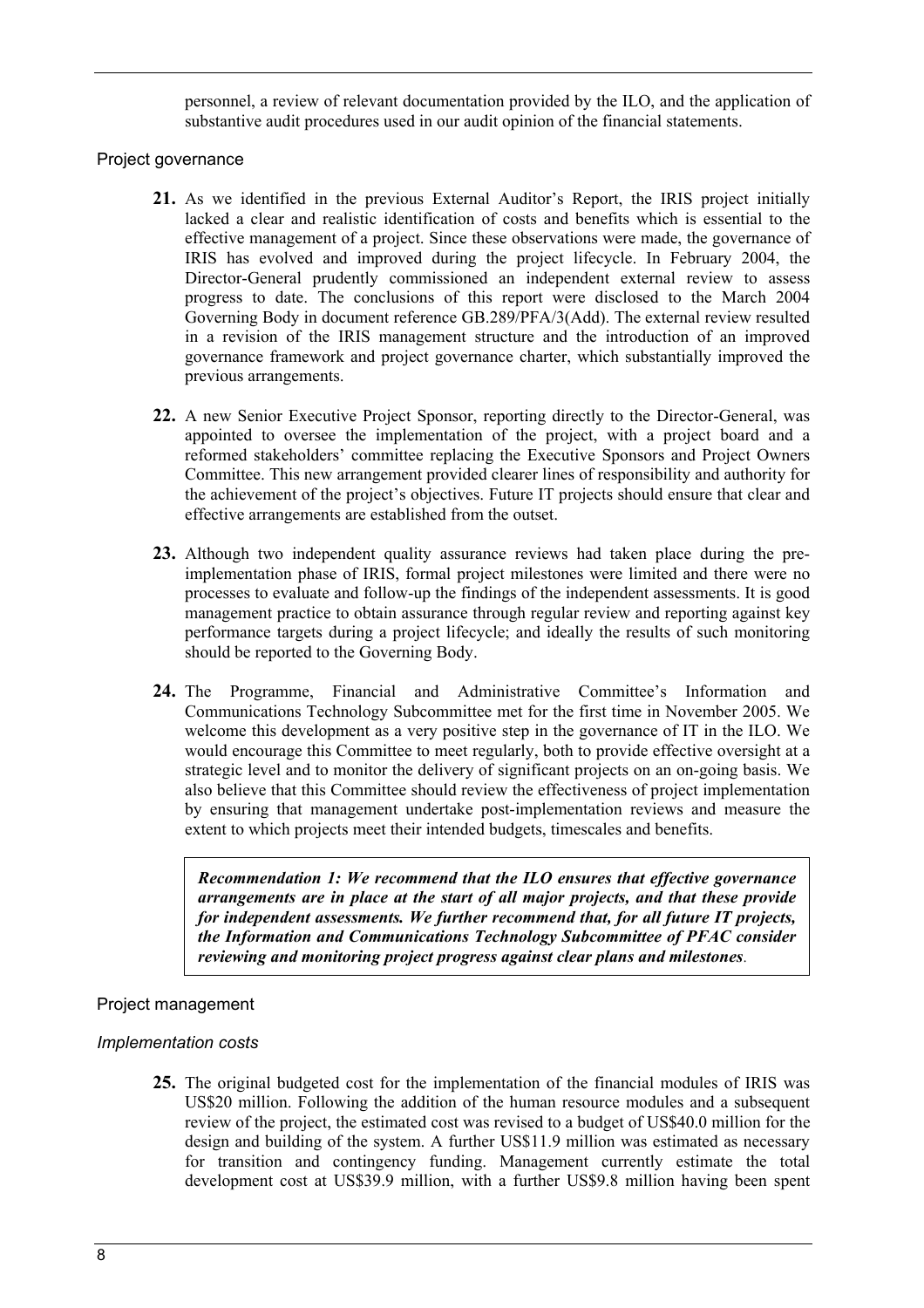since mid-November 2004 on transition and operating costs. No specific estimate has yet been prepared for the cost of the system's implementation in ILO's field network. Management have advised that they plan to use existing resources for this purpose. As we have previously reported, it is not possible to provide a complete analysis of the total costs of the IRIS project, since there have been a number of indirect costs, such as time spent by some regular budget staff on IRIS issues, which have not been charged to the project. The total costs charged to IRIS at the time of this report amounted to some US\$49.8 million.

- **26.** The provision of adequate resources to upgrade and maintain IRIS will be essential to ensure that it can continue to meet the ILO's needs. The original proposals for the Organization's Programme and Budget 2006-2007 included an allocation for IRIS upgrades; however in the final approval stage these provisions were excluded. It is important that the Programme and Budget includes provision for these upgrades in the future. A total cost-of-ownership study commissioned by management in mid-2004 estimated the normal ongoing costs of IRIS at US\$8 million a year, excluding any provision for system upgrades. The cost studies which have been undertaken to date are reflected in the programme budgeting for 2006-2007, being partly met by anticipated savings.
- **27.** ILO has not however yet addressed the cost of upgrades and the budget for the implementation of IRIS at field offices, and we believe early estimates of these costs are important. Future projects should ensure that a clear cost structure and analysis of full staff costs, including indirect staffing, annual maintenance and system upgrades, are included in project proposals.

*Recommendation 2: We recommend that the ILO ensures that the full costs are realistically forecast at the outset of a project, with an analysis of on-going maintenance and upgrading; and that a more detailed cost analysis is provided to the Information and Communications Technology Subcommittee of PFAC.* 

#### *Implementation criteria and user acceptance*

- **28.** The ILO originally planned to implement IRIS at headquarters in early 2004 and to begin the implementation in field offices by the end of that year. The planning for this implementation lacked a robust risk-based assessment; and underestimated the challenges which the ILO would face in implementing such a large scale project. The use of IRIS at Headquarters began in April 2005 and there has been some functionality provided to field offices. Field offices currently have access to IRIS's Strategic Management Module and we understand that the process of implementation in the field will be in progress by the end of 2007. The ILO currently has a number of task forces dedicated to reviewing the strategy and user needs for implementation in the field. This approach is prudent, as the decision to implement IRIS in the field will present more complicated challenges and risks for the ILO which will require careful consideration and management.
- **29.** As we identified in our previous report, we recommend that the future progress of implementation in the field should be taken forward against a clear cost-benefit analysis of the efficiency gains which are expected to result from field operation. There are clearly additional risks in establishing IRIS in the field, and these will include the complexity of providing training and ensuring effective, secure communications across the field network. Field operation will alter the nature of the relationship between Headquarters and local offices, by providing for improved integration and monitoring of the work outside Geneva.
- **30.** We found that the project team had no pre-determined criteria for the activation of IRIS, although we noted a range of procedures which were followed to assess readiness, including the performance of parallel payroll runs, formal status reports and work plan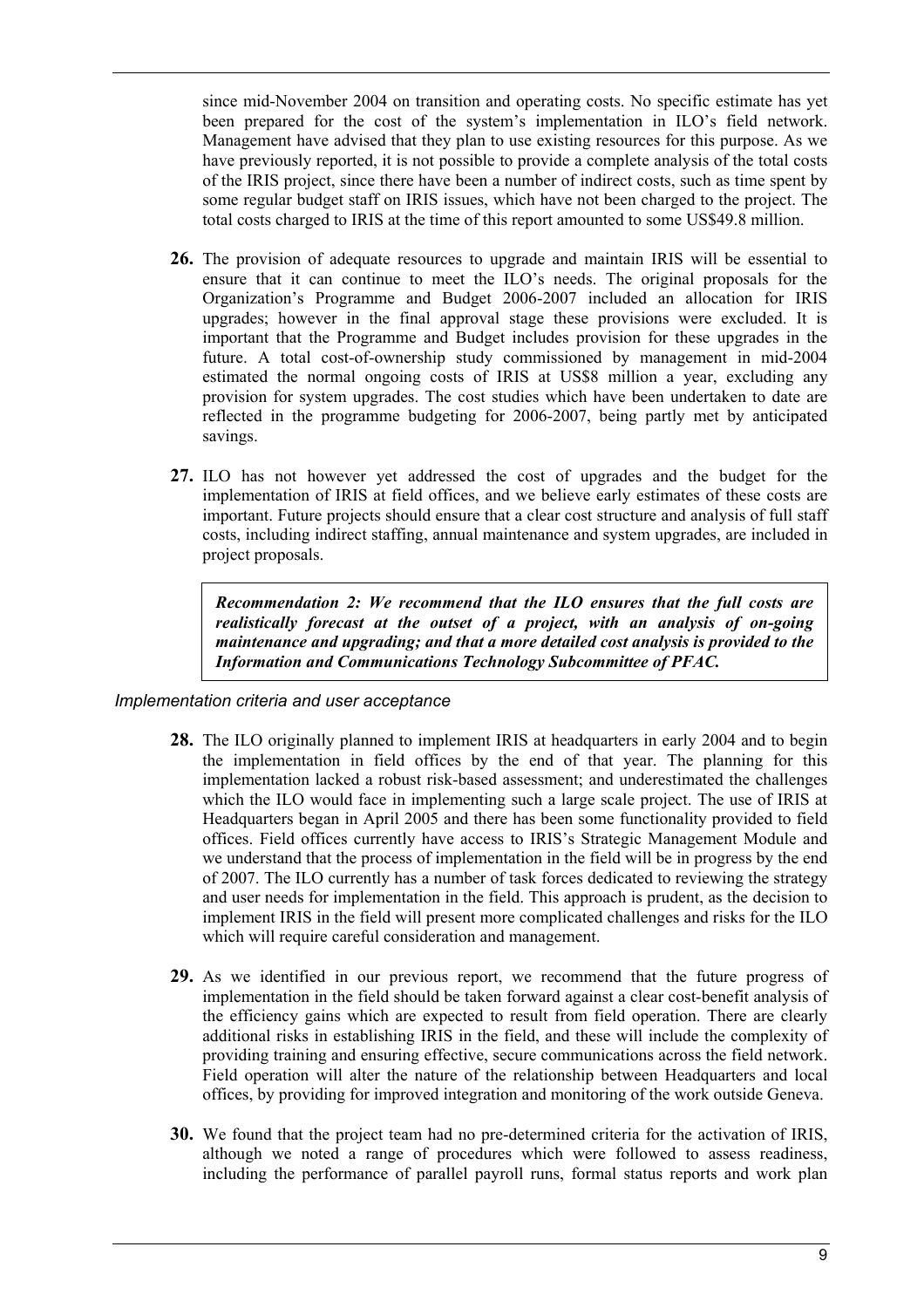summaries. No formal document was signed off to evidence the decision to go to live running, but a meeting of the senior IRIS Board approved the implementation of the project in April 2005. We would encourage the ILO to establish formal implementation criteria for future projects against which progress can be judged and decisions can be taken for live running.

- **31.** A fundamental element in successful project implementation is user acceptance testing. This helps to ensure that the system meets the specified objectives and users' requirements. User acceptance testing involves the engagement of users in detailed testing of the functionality and performance of the system, against identified operational requirements established in advance. While recognising a degree of user involvement and attention given to payroll acceptance testing, we believe that greater user involvement at both the design and testing stages of IRIS would have reduced some of the initial implementation problems in areas such as cash management, interfund balances and exchange rate accounting.
- **32.** The IRIS project team developed possible scenarios of how IRIS would process data; and this was then demonstrated through presentations to the relevant user community to obtain feedback. This approach did not cater for the wider range of user scenarios which can only be anticipated through users being more directly involved in formal acceptance testing. In consequence, there was a risk that process designs might not meet user requirements. After IRIS went live, and because of the large numbers of issues raised by users, the IRIS project team introduced a number of measures to ensure that users were more closely involved in identifying and highlighting issues, so as to stabilise and improve the IRIS system.

*Recommendation 3: We recommend that, as a matter of good management practice, future IT projects should include implementation criteria, and formal procedures for system approval by the users and by senior management.* 

*Recommendation 4: We recommend that greater attention be paid to assessing the adequacy of parallel running and user acceptance testing prior to implementation.* 

## User training and support

- **33.** The project plan underestimated the training requirements of IRIS users and there proved to be insufficient training instructors to meet these training needs, particularly in the initial period after implementation. As a result the level of staff awareness and the capabilities of some users were not fully developed, especially in the period immediately following implementation. In consequence, users were slow to identify and utilise the improved functionality provided by IRIS. While recognising subsequent improvements in this area, we note the importance of the ILO evaluating its approach to training to ensure that all users of the system have received the necessary levels of training to meet their needs and that an adequate level of resource is available to ensure this can be delivered.
- **34.** The implementation of any new system will require significant initial support to resolve system problems and to maintain users' confidence. The ILO provided support to IRIS users after implementation through a centralised support function, consisting of staff nominated in each department to complement the IRIS project team. We found that the level of involvement of these staff with the IRIS project varied and, as a consequence, there was a greater than anticipated dependence on the IRIS project team to resolve problems. A significant proportion of Project IRIS staff time was diverted therefore to resolving user queries. The ILO has continued to refine this support process by establishing a more structured helpdesk service for IRIS, resourced by individuals with experience in the various business modules of the system.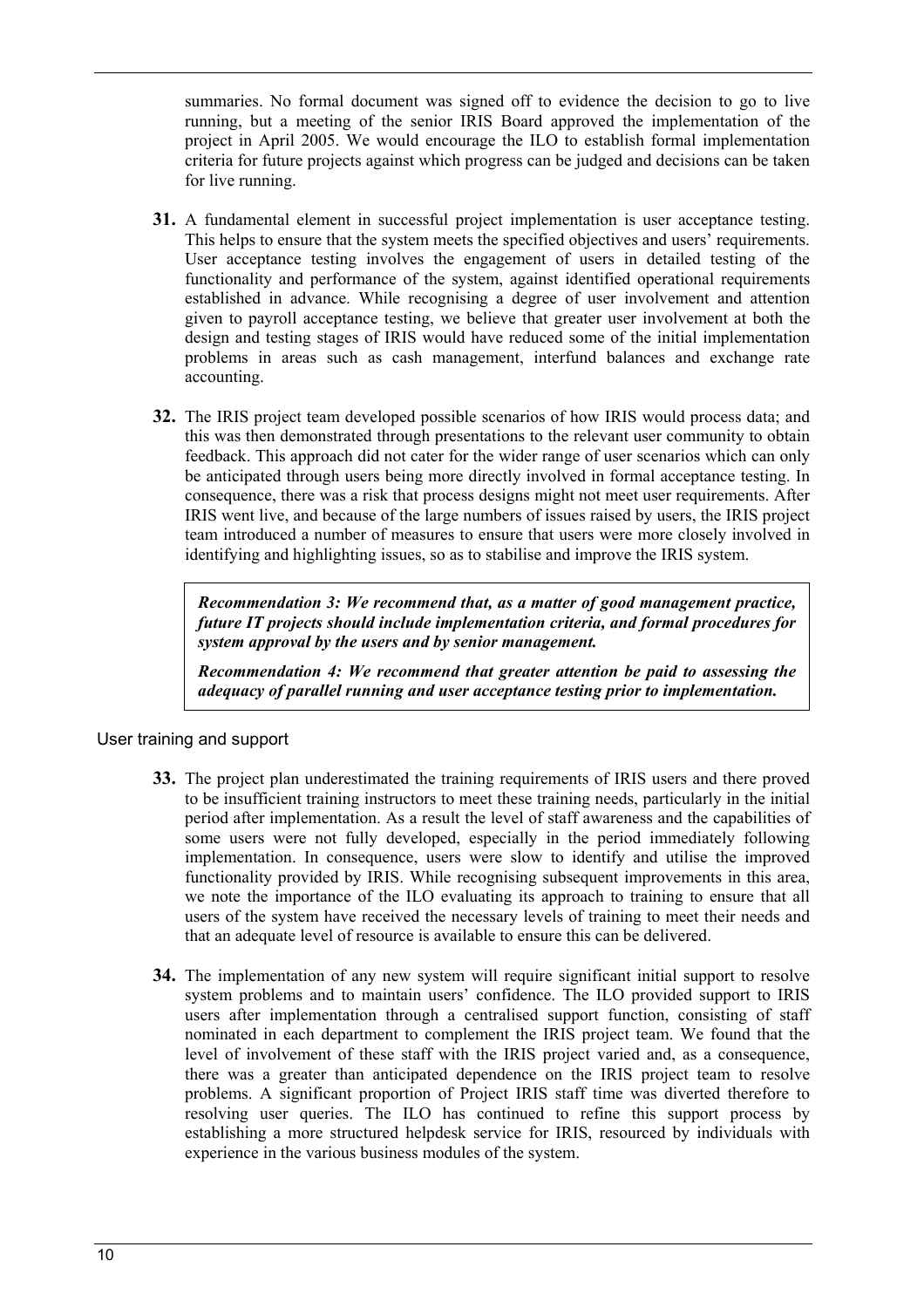**35.** The ILO has recognised the importance of knowledge transfer from the IRIS project team through the involvement of regular staff during the project process, who have now returned to their business units. As the ILO move towards implementation in field offices, it is important for management to continue to ensure that knowledge and skills are transferred and retained within the ILO's regular staffing.

*Recommendation 5: We recommend that the ILO should evaluate its approach to the training and development of IRIS users, to ensure that user needs are met and that sufficient resources are made available to fulfil this need.* 

*Recommendation 6: We recommend that the ILO continues to ensure that adequate system support and knowledge transfer mechanisms are in place for future IT projects.* 

## System management and operation

### *Hardware management*

- **36.** The ILO carried out a formal outsourcing exercise, which included ITCOM (the ILO's inhouse IT unit), for maintenance and infrastructure support for IRIS. As a result of this exercise, the ILO entered into a five year contract with an external provider, with the service being monitored under a Service Level Agreement (SLA) with regular review meetings and monthly performance reports against agreed service levels.
- **37.** The ILO has not yet formally assessed the provider's control and systems environment to ensure it continues to offer the appropriate degree of assurance to management. We would encourage the ILO to obtain this assurance by requesting regular statements which meet recognised assurance standards, such as ISO or independent assurance statements like SAS70. These requirements represent commonly accepted elements in IT outsourcing arrangements and should be specifically included in the SLA.

## *Software management*

- **38.** Software maintenance and changes to IRIS have been controlled through a Change Control Board (CCB), consisting of the Project IRIS team and user representatives, with changes being implemented and tested by the Change Control Lead. The project team followed a well defined process to analyse; identify; investigate; resolve and track requested changes in IRIS. In common with other large implementation projects, the number of requests generated outweighed the available resources, and management mitigated this effectively through enhanced prioritisation and oversight of change requests.
- **39.** The ILO has not yet embedded the processes of software change control as part of its policies and procedures, or in the general IT operations of ITCOM. This has been acknowledged by the ILO and an IT governance strategy is being developed to provide greater assurance in this area. These developments will focus on the use of accepted, industry standard IT project methodologies, such as the internationally recognized framework of Control Objectives for Information and Related Technology, COBIT. We would encourage the development of these methodologies to provide greater assurance that processes follow a documented, systematic and structured approach.

## *System security and disaster planning*

**40.** Security of business systems and processes are important in maintaining effective operations, adequate internal controls and the integrity of data. Establishing a strong information security environment is therefore an important consideration in the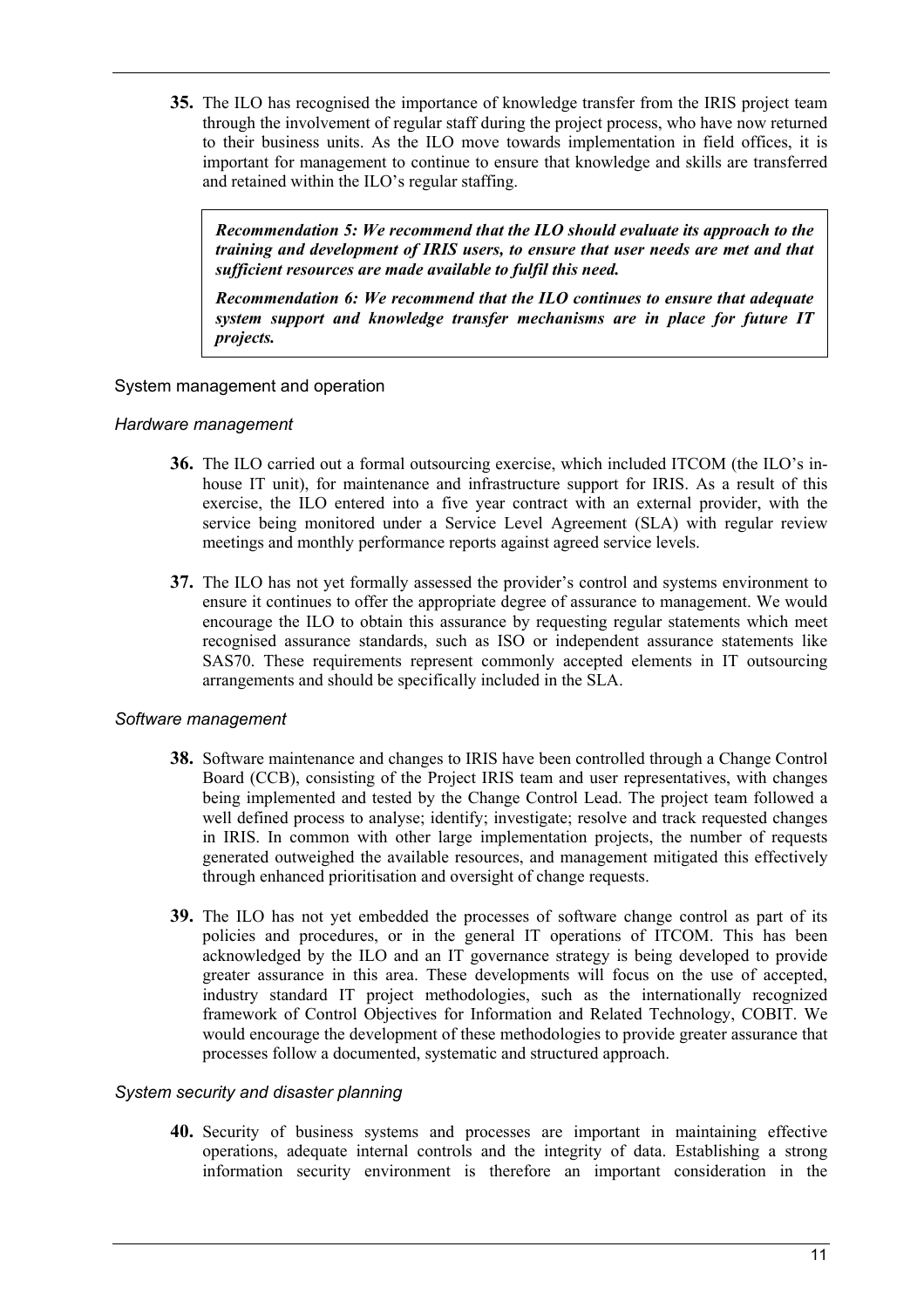implementation of any new system. We found that the ILO had not yet formalised detailed IT security policies and procedures relating to IRIS. In addition we identified a need for on-going review of security access responsibilities assigned to users, particularly those initially assigned at the development stage.

**41.** Although there are a number of technical measures in place to prevent loss of service, the ILO has not yet articulated a systematic contingency and recovery plan to document the arrangements for providing continuity of service in the event of disaster or disruption. The absence of a formal plan for business continuity arrangements presents risks for the ILO's operations. We believe it is important that the ILO develops a comprehensive risk-based continuity plan. This is particularly important in the context of IRIS's eventual implementation at field offices, where there are security or physical risks and where adequate arrangements are of particular importance. Our audit visits to field office have already identified weaknesses in existing business continuity arrangements in relation to data back-up, security and system continuity arrangements.

## *Internal controls*

**42.** IRIS provides an environment for the application and evidencing of clear internal controls, and offers opportunity to improve the internal control framework of the Organization as a whole. Due to the relatively recent establishment of IRIS and the priorities of addressing initial implementation issues, the ILO has not yet undertaken a comprehensive process to verify the operation of controls in the new system. We believe it is important for the ILO to validate the operation of internal controls within IRIS to provide assurance on their effective operation. Internal Audit has undertaken some preliminary work but this has not yet provided the assurance to management which we feel would be appropriate and prudent during the initial period of a new IT system. Given that this assessment has not yet been done, and because IRIS was only implemented from April 2005, our financial audit did not seek to place significant reliance on these new controls, and we sought alternative substantive evidence to support our audit opinion.

*Recommendation 7: We recommend that the ILO obtains standard assurance reports on the system control environment as an integral part of the service level agreement with the external IRIS infrastructure provider.* 

*Recommendation 8: We recommend that the ILO develops and implements an accepted good practice methodology for software development and control, for example as offered by COBIT.* 

*Recommendation 9: We recommend that the ILO establishes formal IT security policies to cover IRIS, including a structured and comprehensive business continuity and disaster recovery plan.* 

*Recommendation 10: We recommend that management seek independent assurance on the effectiveness of the new internal control framework and systems within IRIS.*

#### Project evaluation of IRIS

## *Post project evaluation*

**43.** The ILO has not yet carried out any formal and objective assessment of the project management process. An objective project management review can identify areas for improvement and opportunities for sharing good practice, which can then be used to enhance project management of the field implementation phase of IRIS and help aid the management of other IT system implementations in the ILO.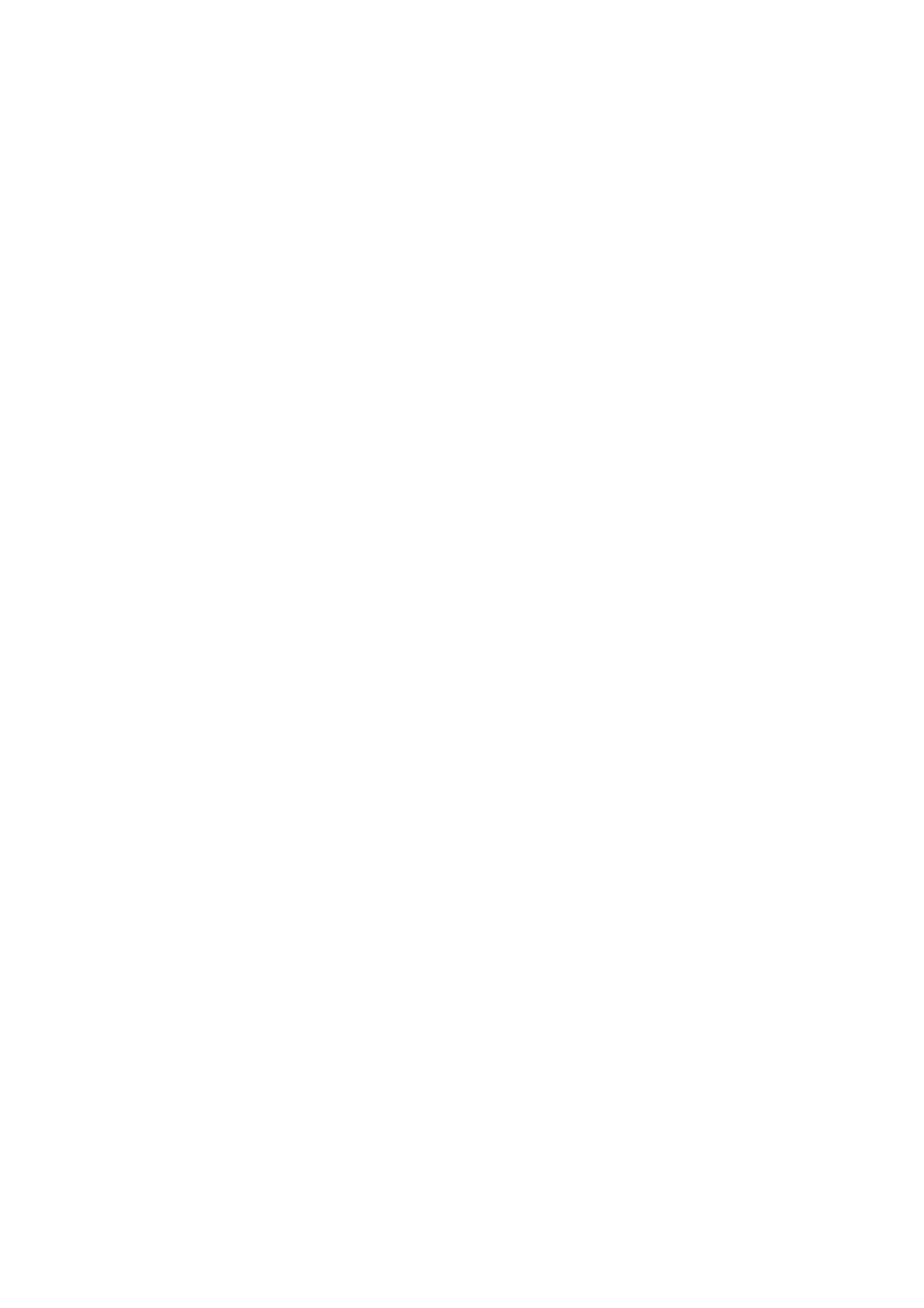**17.** Cash and term deposits consist of the following (in thousands of US dollars):

|                                   | 2004-05 | 2002-03 |
|-----------------------------------|---------|---------|
| Cash on hand and current accounts | 34.129  | 24.075  |
| Term deposits                     | 194.863 | 255,025 |
| Total                             | 228,992 | 279,100 |

**18.** Summary of investments, at cost or market value whichever is lower (in thousands of US dollars):

| Cost   | Market |
|--------|--------|
|        |        |
| 22.500 | 22,544 |
| 39.271 | 40,349 |
| 61.771 | 62,893 |
|        |        |
| 5.284  | 6,010  |
|        |        |

**19.** Other accounts receivable consist of the following (in thousands of United States dollars)

|                                       | 2004-05 | 2002-03 |
|---------------------------------------|---------|---------|
| Staff advances                        | 9.164   | 8.596   |
| External offices' imprest suspense    | 1.222   | 2.111   |
| Current account with Turin Centre     | 382     | 114     |
| Miscellaneous tax receivable          | 2.100   | 1,685   |
| Accrued interest                      | 489     | 653     |
| Other receivable held in trust (SHIF) | 745     | 717     |
| Other miscellaneous                   | 2.589   | 1,904   |
| Total                                 | 16.691  | 15,780  |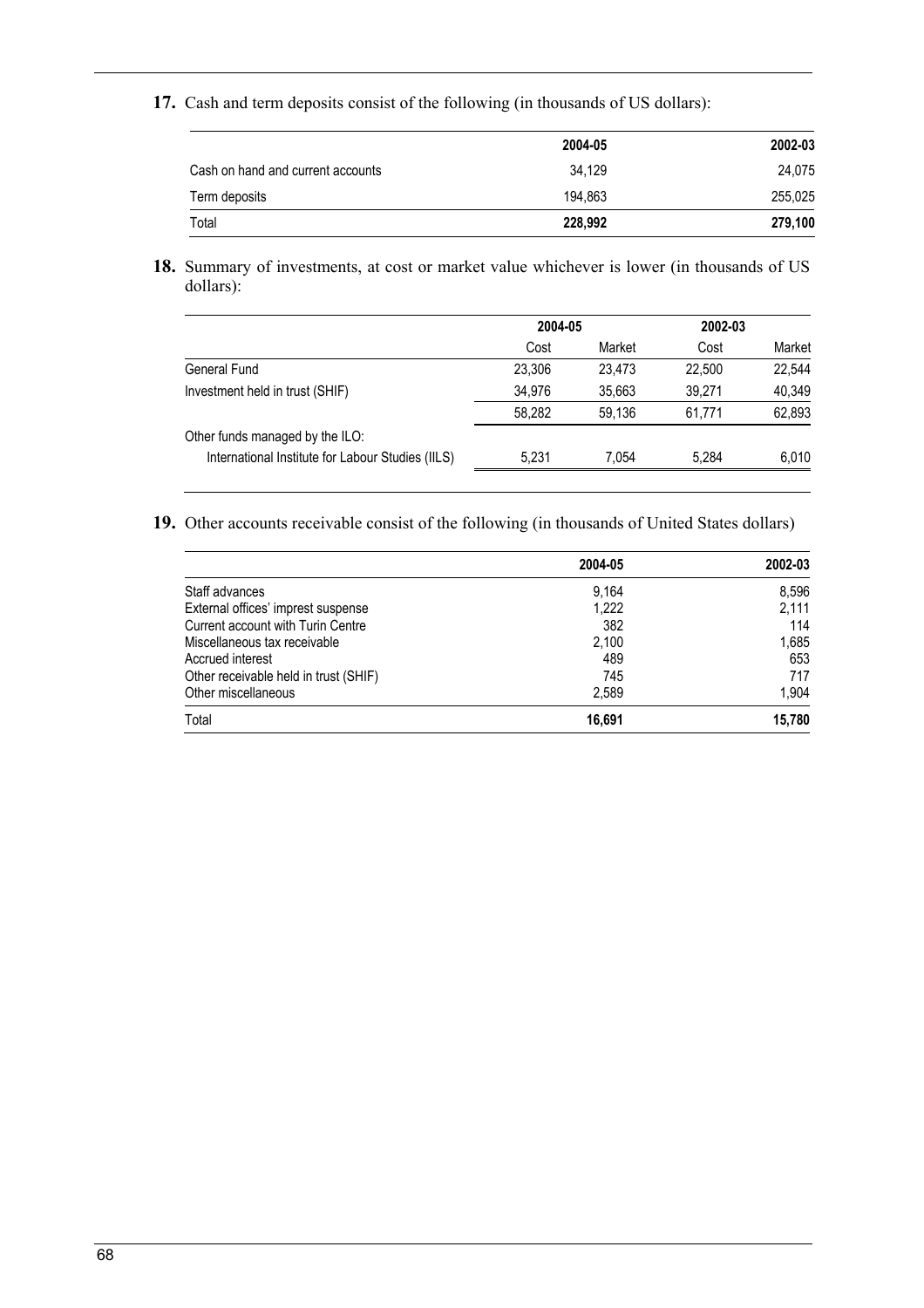**20.** Land and buildings held by the Organization and Capital Funds related thereto are shown in the following table in US dollars. Further details on additions to land and buildings made during the financial period are given in the Financial Report.

|                                       | Cost        |             | <b>Capital Funds</b> |            |
|---------------------------------------|-------------|-------------|----------------------|------------|
|                                       | 2004-05     | 2002-03     | 2004-05              | 2002-03    |
| Headquarters land and buildings:      |             |             |                      |            |
| Cost (Swiss francs 158,182,227)       | 120,749,792 | 121,678,636 |                      |            |
| Capital Funds:                        |             |             |                      |            |
| Net repayments against loan principal |             |             |                      |            |
| 2004-2005 (Swiss francs 84,136,516)   |             |             | 64,226,348           |            |
| 2002-2003 (Swiss francs 76,731,917)   |             |             |                      | 59,024,552 |
| ILO Regional Office, Lima             | 2,880,692   | 1,925,518   | 2,880,692            | 1,925,518  |
| ILO Office, Brazil                    | 406,174     | 406,174     | 406,174              | 406,174    |
| ILO Regional Office, Abidjan          | 2,417,065   | 2,417,065   | 2,417,065            | 2,417,065  |
| ILO Office, Dar es Salaam             | 915,517     | 51,803      | 915,517              | 51,803     |
| ILO Subregional Office, New Delhi     | 566,731     | 566,731     | 566,731              | 566,731    |
| ILO Office, Buenos Aires              | 676,680     | 676,680     | 676,680              | 676,680    |
| ILO Subregional Office, Santiago      | 1,906,986   | 19,068      | 1,906,986            | 19,068     |
| ILO Office, Islamabad                 | 1,918,420   | 1,918,420   | 1,918,420            | 1,918,420  |
| ILO Office, Brussels                  | 449,217     | 449,217     | 449,217              | 449,217    |
| <b>Total</b>                          | 132,887,274 | 130,109,312 | 76,363,830           | 67,455,228 |

- **21.** In addition to the capital accounts shown above the value, at cost, of furniture and equipment at headquarters, in external offices and on regular budget technical cooperation projects on 31 December 2005, amounted to \$34.9 million (31 December 2003, \$36.8 million). The ILO also had custody of equipment for projects financed by the United Nations Development Programme and the United Nations Population Fund on 31 December 2005, amounting to \$6.9 million (31 December 2003, \$7.1 million). This equipment is to be handed over to governments upon completion of these projects.
- **22.** Borrowings payable consist of the loan made to the ILO from the Fondation des Immeubles pour les Organisations Internationales (FIPOI) for the headquarters building.

In July 1996, the Swiss authorities decided to waive interest on all loans made by FIPOI to international organizations for the construction of their buildings and standardize the loan repayment period to 50 years, both measures effective from 1 January 1996. As at 1 January 2004, there were 22 instalments left to be paid until year 2025. The balance of the loan outstanding at 31 December 2005 was 74,045,710 Swiss francs. Of this amount, 3,702,300 Swiss francs was payable in 2006, and the balance was payable in subsequent years. The corresponding US dollar amounts, at the UN monthly accounting rate of exchange for December 2005, were \$56,523,443, \$2,826,183 and \$53,697,260.

**23.** Unliquidated obligations are set up in accordance with article 17(1) of the Financial Regulations.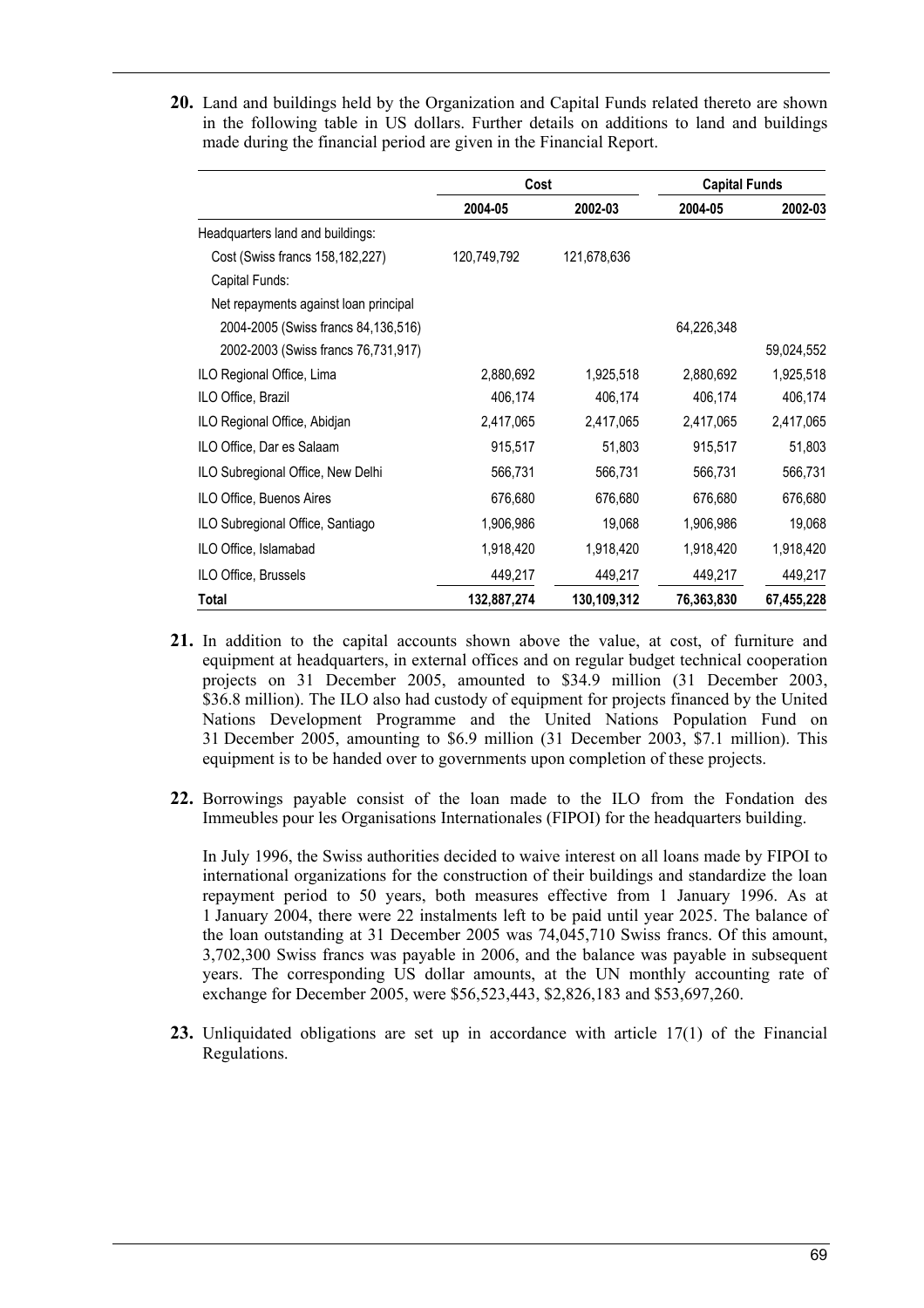**24.** Other accounts payable consists of the following (in thousands of United States dollars) –

|                               | 2004-05 | 2002-03 |
|-------------------------------|---------|---------|
| UN Joint Pension fund payable | 4,031   | 1,012   |
| Thrift benefits fund payable  | 174     | 71      |
| Suppliers                     | 624     |         |
| Provisions                    | 287     | 281     |
| Other miscellaneous           | 1.901   | 933     |
| Total                         | 7,017   | 2,297   |

#### **25.** The following amounts were payable to member States:

|                                  | Ref. |                                        |                        | (In US dollars)         |                     |                                          |
|----------------------------------|------|----------------------------------------|------------------------|-------------------------|---------------------|------------------------------------------|
|                                  |      | <b>Balance as at</b><br>1 January 2004 | <b>Transfers</b><br>in | <b>Transfers</b><br>out | <b>Revaluations</b> | <b>Balance as at</b><br>31 December 2005 |
| Undistributed surpluses:         | (a)  |                                        |                        |                         |                     |                                          |
| 1982-83                          |      | 2,544                                  |                        | (1, 323)                | 41                  | 1,262                                    |
| 1990-91                          |      | 38,479                                 |                        | (2,818)                 | (165)               | 35,496                                   |
| 1992-93                          |      | 21,345                                 |                        | (3,234)                 | (15)                | 18,096                                   |
| 1998-99                          |      | 56,635                                 |                        | (19, 772)               | 473                 | 37,336                                   |
| 2000-01                          |      | 2,342,542                              |                        | (2, 157, 799)           | 80,948              | 265,691                                  |
| Total                            |      | 2,461,545                              |                        | (2, 184, 946)           | 81,282              | 357,881                                  |
| Undistributed net premium:       | (b)  |                                        |                        |                         |                     |                                          |
| 1990-91                          |      | 29,230                                 |                        | (2, 141)                | (125)               | 26,964                                   |
| 1992-93                          |      | 7,934                                  |                        | (1,203)                 | (6)                 | 6,725                                    |
| 1994-95                          |      | 48,400                                 |                        | (4, 794)                | (150)               | 43,456                                   |
| 1996-97                          |      | 18,290                                 |                        | (507)                   | (116)               | 17,667                                   |
| 1998-99                          |      | 186,718                                |                        | (65, 186)               | 1,560               | 123,092                                  |
| 2000-01                          |      | 1,484,247                              |                        | (1,367,192)             | 51,289              | 168,344                                  |
| 2002-03                          |      | 248,459                                |                        | (127, 959)              | 15,686              | 136,186                                  |
| 2004-05                          |      |                                        | 1,625,063              |                         |                     | 1,625,063                                |
|                                  |      | 2,023,278                              | 1,625,063              | (1,568,982)             | 68,138              | 2,147,497                                |
| <b>Incentive Fund</b>            | (c)  | 283,503                                | 1,852,187              | (325, 213)              | 36,050              | 1,846,527                                |
| Working Capital Fund amounts (d) |      | 20,558                                 | 183                    |                         | (171)               | 20,570                                   |
| Total amounts payable to         |      |                                        |                        |                         |                     |                                          |
| member States                    |      | 4,788,884                              | 3,477,433              | (4,079,141)             | 185,299             | 4,372,475                                |

(a) Surpluses shall be used to reduce contributions of Members in the following way: Members which paid their ordinary contributions in the financial period in which the surplus accrued shall have their share of the surplus deducted from their contributions assessed for the second year of the succeeding financial period; other Members shall not be credited with their share until they have paid the contributions due from them for the financial period in which the surplus accrued. When they have done so, their share of the surplus shall be deducted from their contributions assessed for the first year of the next financial period for which a budget is adopted after such payment.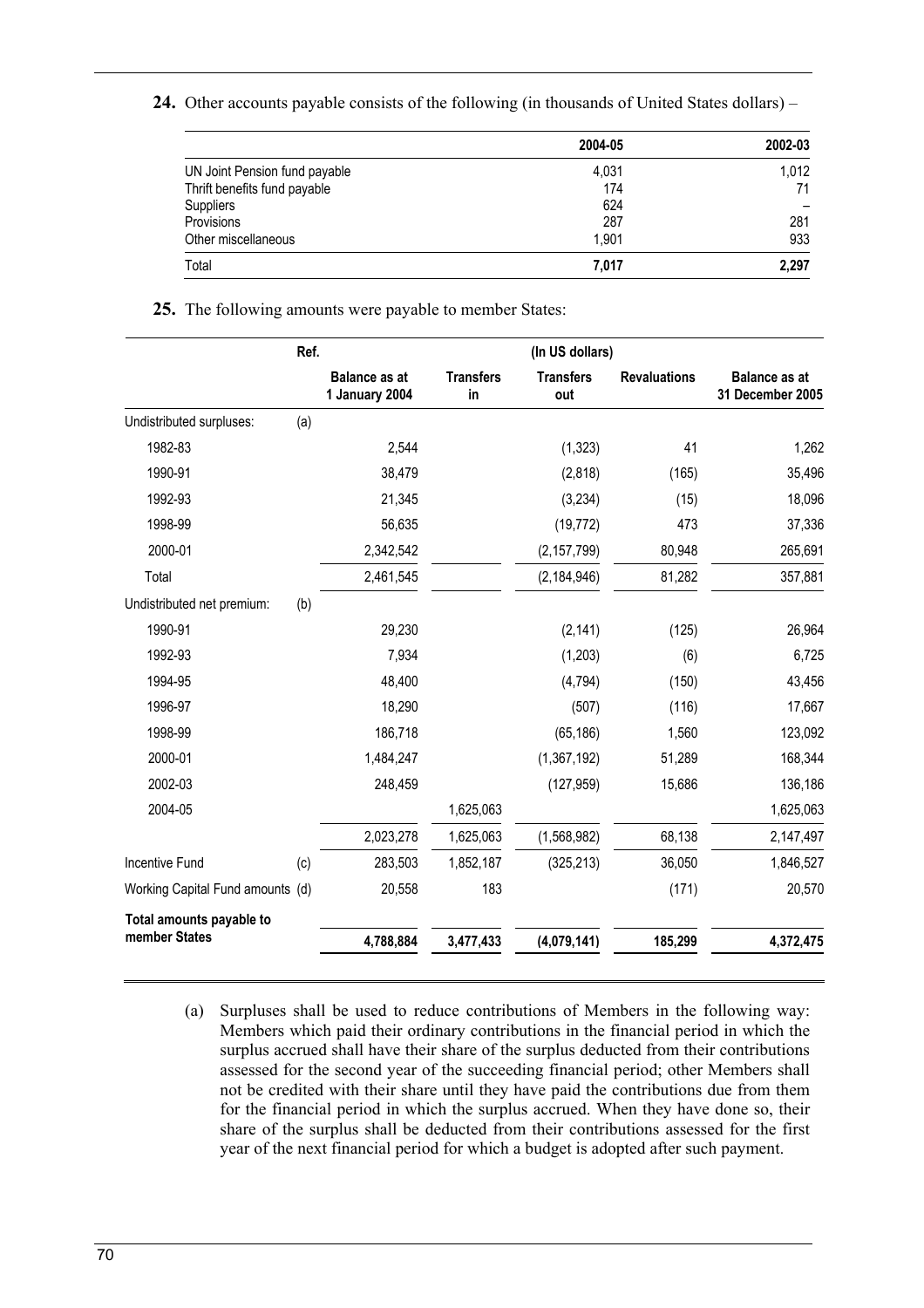(b) Any net premium earned on the forward purchase of US dollars for the financial period is distributed in the following manner: one-half to the Incentive Fund (see (c) below) and one-half to member States. The one-half share of any net premium distributed to member States is apportioned between them on the basis of the proportion of each member State's assessed contributions for the biennium in which the net premium was earned to the total of the assessed contributions for the biennium of all member States. The amounts so established are then used to reduce the contributions of the member States in the same way as are surpluses (see (a) above).

The net premium (in US dollars) earned on the forward purchase of US dollars for the financial period 2004-05 was distributed as follows:

|                                                                                        | 2004-05      | 2002-03        |
|----------------------------------------------------------------------------------------|--------------|----------------|
| Premium earned (payable) on the forward purchase of US dollars 1                       | 5,168,337    | 2,168,594      |
| Exchange gains (losses) arising on revaluation of:                                     |              |                |
| Income $2$                                                                             | 43,246,372   | 94,708,909     |
| Expenditure <sup>2</sup>                                                               | (22,824,067) | (49, 202, 438) |
| Forward purchase of US dollars 2                                                       | (14,882,594) | (42, 376, 479) |
| Assets and liabilities 3                                                               | (8,009,007)  | (7,858,297)    |
| Budgetary surplus <sup>4</sup>                                                         | (11, 916)    | (39,715)       |
| Revaluation of the provision for delays in the payment of contributions                | 563,001      | 3,096,344      |
| Net premium                                                                            | 3,250,126    | 496,918        |
| Distribution of the net premium:                                                       |              |                |
| One-half to the undistributed net premium account for distribution to<br>member States | 1,625,063    | 248,459        |
| One-half to the Incentive Fund (see Information Annex III)                             | 1,625,063    | 248,459        |

1 The difference between the actual cost of purchasing dollar requirements forward under forward contracts and the value of the forward purchase contracts at the budget rate of exchange.

2 Exchange gains (losses) arising from the revaluation of income, expenditure and forward purchase of US dollars represent the difference between the value of Swiss franc-linked transactions at the budget rate of exchange and the same transactions valued at the prevailing UN monthly accounting rate of exchange.

3 The revaluation of non-US dollar General Fund asset, liability and fund balances and reserves at the UN monthly accounting rate of exchange

4 The difference between the budgetary surplus (deficit) valued at the budget rate of exchange and at the UN monthly accounting rate at the end of the financial period.

- (c) The Incentive Fund established to encourage early payment of member Statesí assessed contributions is financed by 60 per cent of all interest earned on temporarily surplus Regular Budget funds and by one-half of the net premium earned on the forward purchase of US dollars. Details of the amounts standing to the credit of member States under the Incentive Fund are given in Information Annex III.
- (d) Represents the shares of the Working Capital Fund of member States which left the ILO and have since rejoined. These shares will be payable to the member States concerned when the contributions for the prior period of membership have been paid.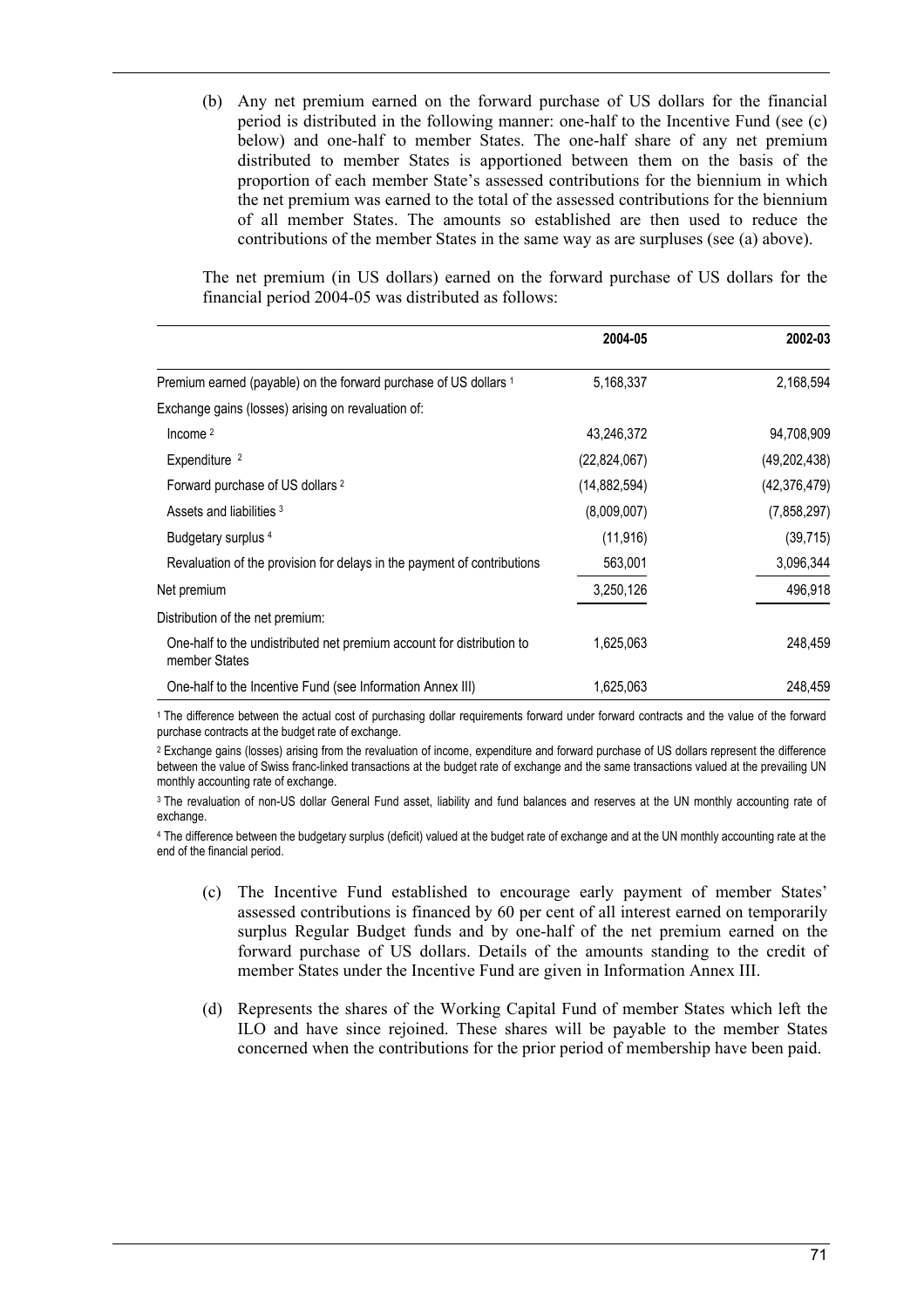| <b>Special Accounts</b>                                                     | <b>Balance as at</b><br>01.01.2004 | <b>Disbursements</b><br><b>Receipts</b> |        | <b>Balance as at</b><br>31.12.2005 |  |
|-----------------------------------------------------------------------------|------------------------------------|-----------------------------------------|--------|------------------------------------|--|
|                                                                             |                                    |                                         |        |                                    |  |
| <b>ILO/ISSA</b>                                                             | 110                                | 13,409                                  | 12,592 | 927                                |  |
| Invalidity and Assistance Fund                                              | 11                                 | ٠                                       |        | 11                                 |  |
| World Food Programme                                                        | 81                                 |                                         |        | 81                                 |  |
| <b>ILO Administrative Tribunal</b>                                          |                                    | 3,208                                   | 3,208  |                                    |  |
| <b>ITU Administration of SHIF</b>                                           | 156                                | 554                                     | 456    | 254                                |  |
| Language Training                                                           | 221                                | 378                                     | 286    | 313                                |  |
| <b>Interpretation Services</b>                                              | 170                                | 1,308                                   | 1,406  | 72                                 |  |
| Other miscellaneous activities funded by<br>gifts & voluntary contributions | 2,080                              | 6,152                                   | 4,413  | 3,819                              |  |
| <b>Total Special Accounts</b>                                               | 2,829                              | 25,009                                  | 22,361 | 5,477                              |  |

**26.** Special accounts are summarized below (in thousands of United States dollars):

**27.** Cash, term deposits and investments held in trust on behalf of SHIF are summarized below:

|                   | 2004-05    | 2002-03    |
|-------------------|------------|------------|
| Investments       | 34,976,009 | 39,270,699 |
| Interfund balance | 2,111,276  | 5,238,794  |
| Other             | 745.330    | 716,559    |
| Total             | 37,832,615 | 45,226,052 |

**28.** The balances of appropriations from prior biennium surpluses are detailed below:

|                      | (In 000 US dollars)             |                           |                    |                     |                                          |  |  |
|----------------------|---------------------------------|---------------------------|--------------------|---------------------|------------------------------------------|--|--|
|                      | Balance as at<br>1 January 2004 | Interest<br><b>Income</b> | <b>Expenditure</b> | <b>Revaluations</b> | Balance as at<br><b>31 December 2005</b> |  |  |
| Appropriation from:  |                                 |                           |                    |                     |                                          |  |  |
| 1990-91 cash surplus | 604                             | 19                        | (96)               |                     | 528                                      |  |  |
| 1992-93 cash surplus | 2.971                           | 79                        | (169)              | (13)                | 2,868                                    |  |  |
| 2000-01 surplus      | 44.223                          | 454                       | (36, 130)          | 1.760               | 10,307                                   |  |  |
| Total                | 47,798                          | 552                       | (36, 395)          | 1,748               | 13,703                                   |  |  |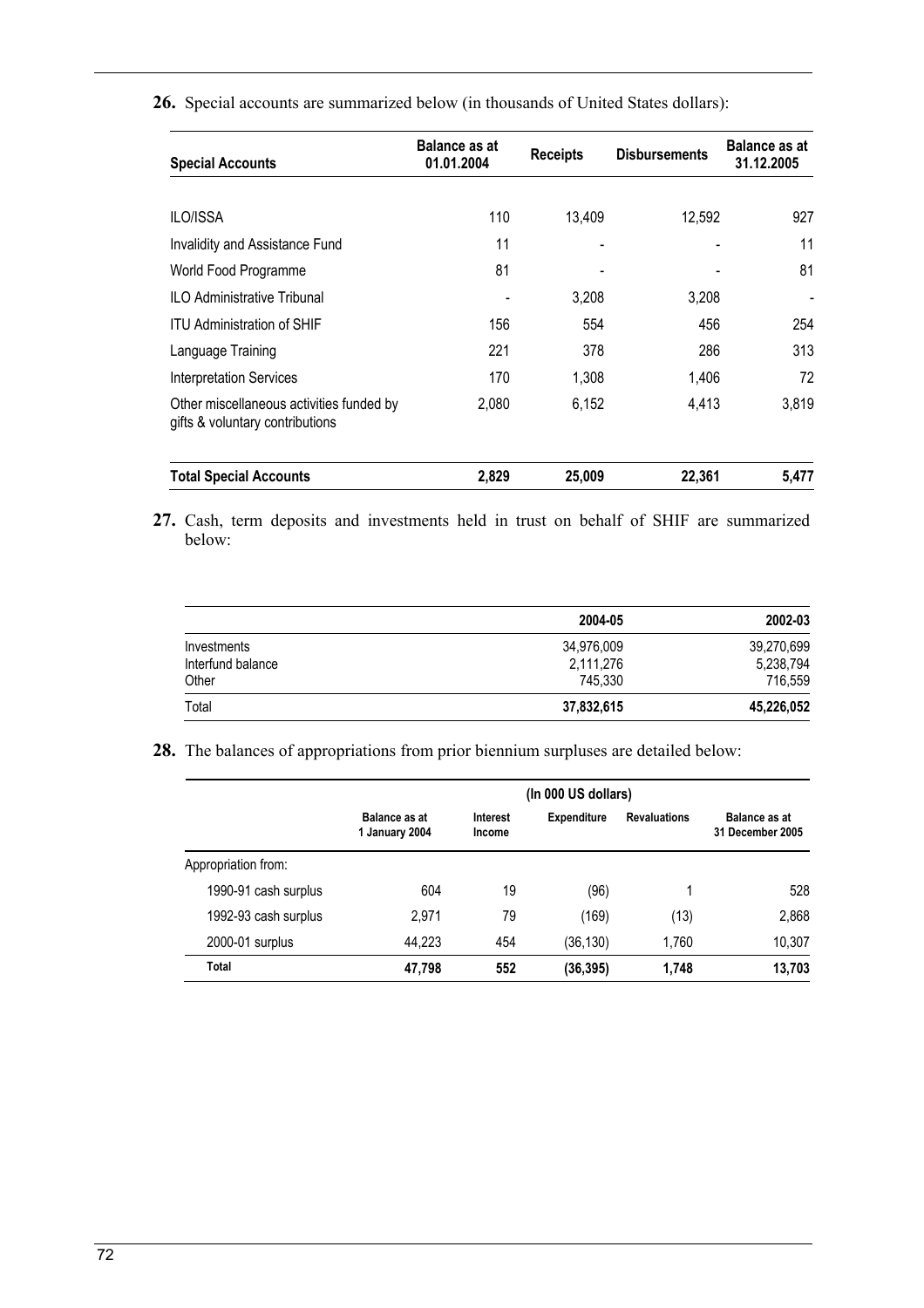### *VII. Other funds managed by ILO and Extra-budgetary technical cooperation*

#### **29. The International Institute for Labour Studies (IILS)**

The International Institute for Labour Studies was established in 1960 as an autonomous facility of the ILO. Its mandate is to promote policy research and public discussion on emerging issues of concern to the ILO and its constituents  $-$  labour, business and government. Its programme is funded principally through a contribution from the ILO Regular Budget and income from its endowment fund.

#### **30. The Inter-American Vocational Training Research and Documentation Centre (CINTERFOR)**

The Inter-American Vocational Training Research and Documentation Centre was established in 1963 as a technical unit of the ILO, with headquarters in Montevideo, Uruguay. It acts as the coordinating body for a network of vocational training institutions of ILO Member States from America and Spain. Its programme is funded principally through a contribution from the ILO Regular Budget and contributions from other countries in the region.

#### **31. The International Occupational Safety and Health Information Centre (CIS)**

The International Occupational Safety and Health Information Centre was established in 1959 as a technical unit of the ILO, with headquarters in Geneva, Switzerland. Its mandate is to collect and disseminate all relevant information concerning occupational safety and health (OSH) being published throughout the world. Its programme is funded principally through a contribution from the ILO Regular Budget and income derived from sales of information services and copyrights.

#### **32. Extra-budgetary technical cooperation**

These are accounts established with specific terms of reference or under specific agreements to record receipts and expenditures of voluntary contributions for the purpose of financing wholly or in part the cost of technical cooperation activities consistent with the Organization's aims and policies.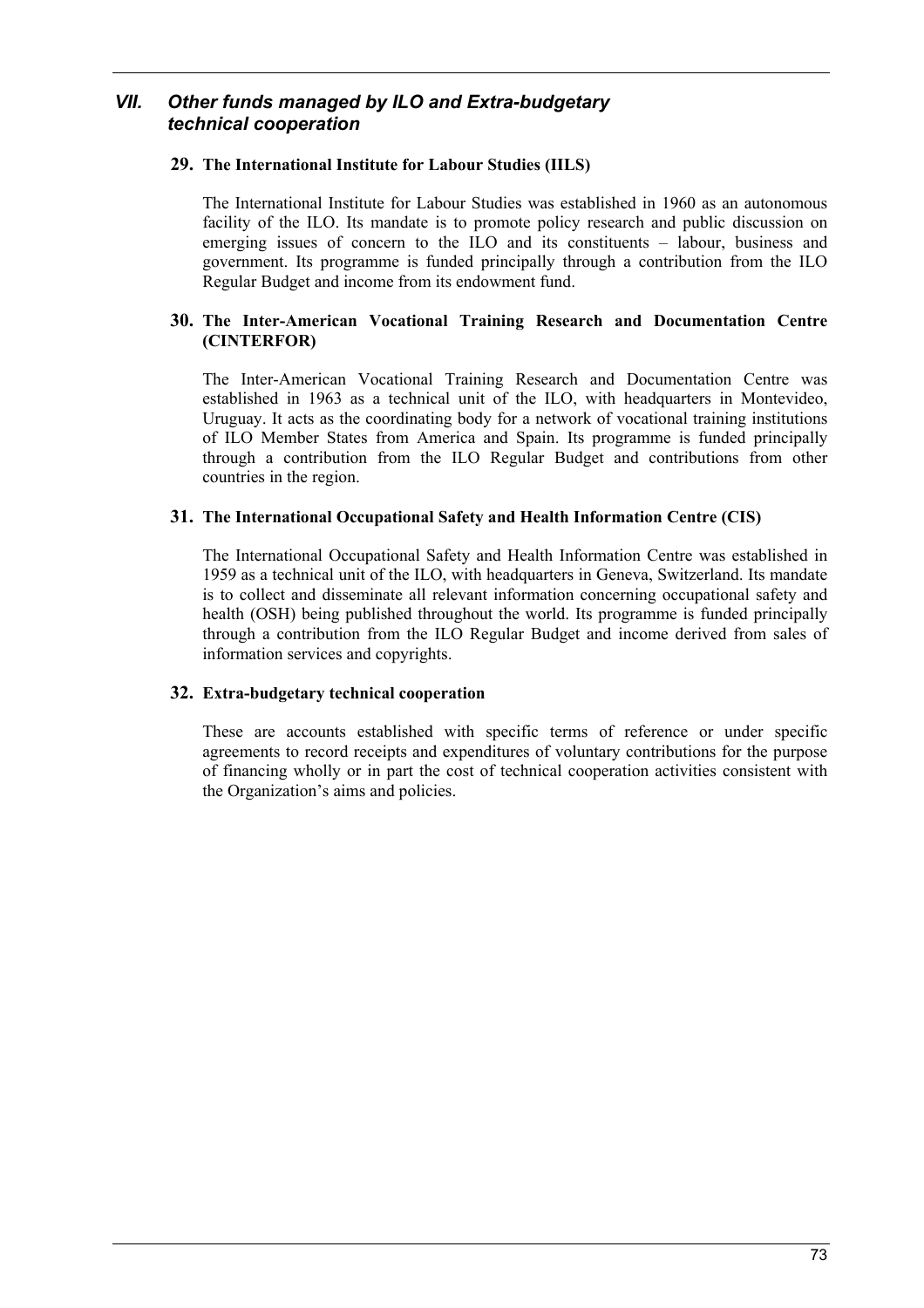# **6. Information annexes**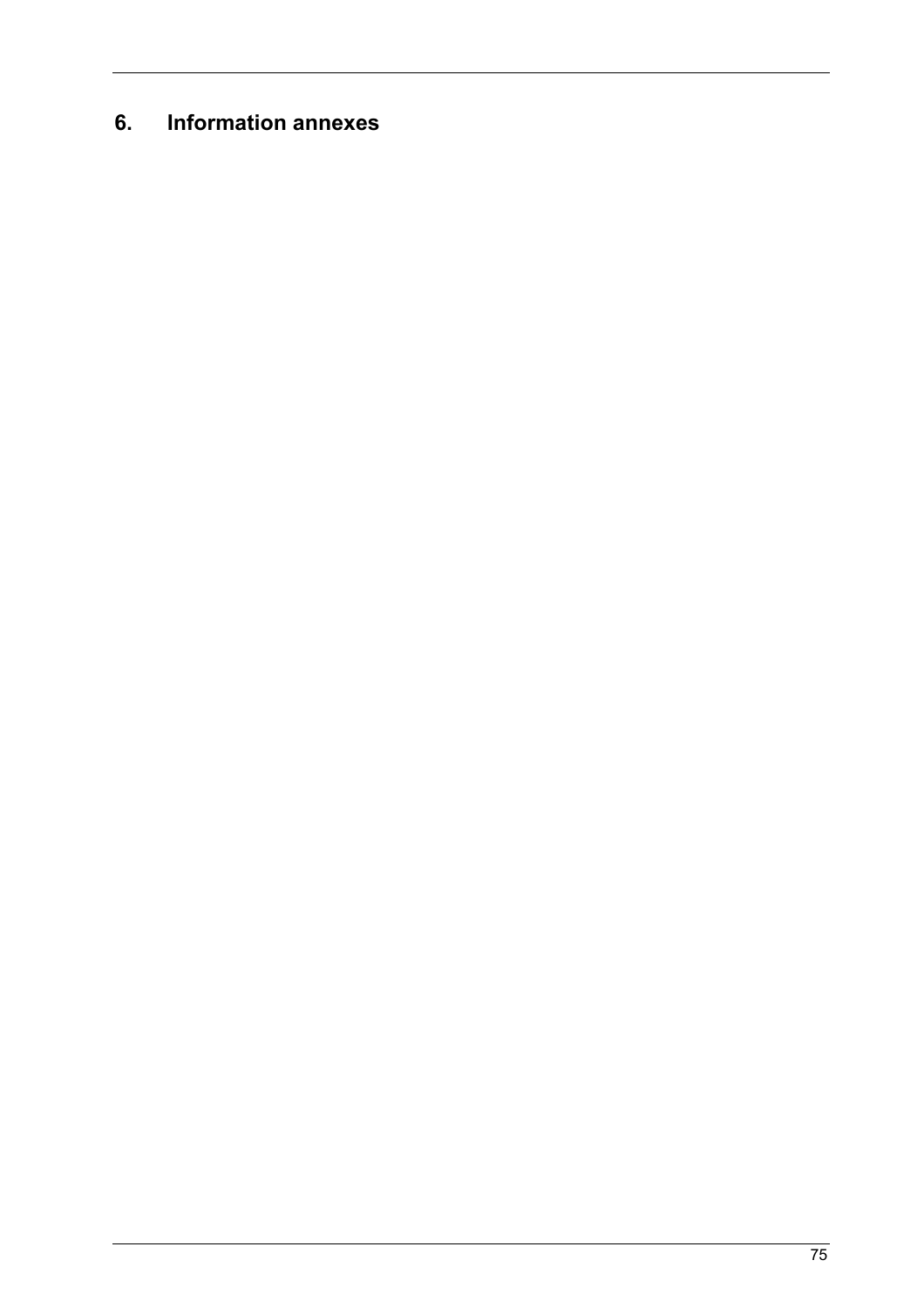|              | <b>Strategic Objectives</b>                          | Appropriation (1) | <b>Expenditure</b> |
|--------------|------------------------------------------------------|-------------------|--------------------|
|              |                                                      |                   |                    |
|              | Standards, fundamental principles and rights at work | 70,766,259        | 70,687,194         |
|              | Employment                                           | 125,931,103       | 125,511,652        |
|              | Social protection                                    | 72,717,717        | 72,582,784         |
|              | Social dialogue                                      | 128,511,870       | 128, 159, 182      |
| <b>Total</b> |                                                      | 397,926,949       | 396,940,812        |

## **Annex I - Strategic Objectives: Distribution of appropriation and expenditure for 2004-05 (in United States dollars)**

(1) To improve the comparability of 2004-05 expenditure, appropriations have been adjusted to reflect the transfers of the postal budget and the resources for the Executive Director's Office, Regions as presented in the footnote to Information Annex I of the 2006-07 Programme and Budget.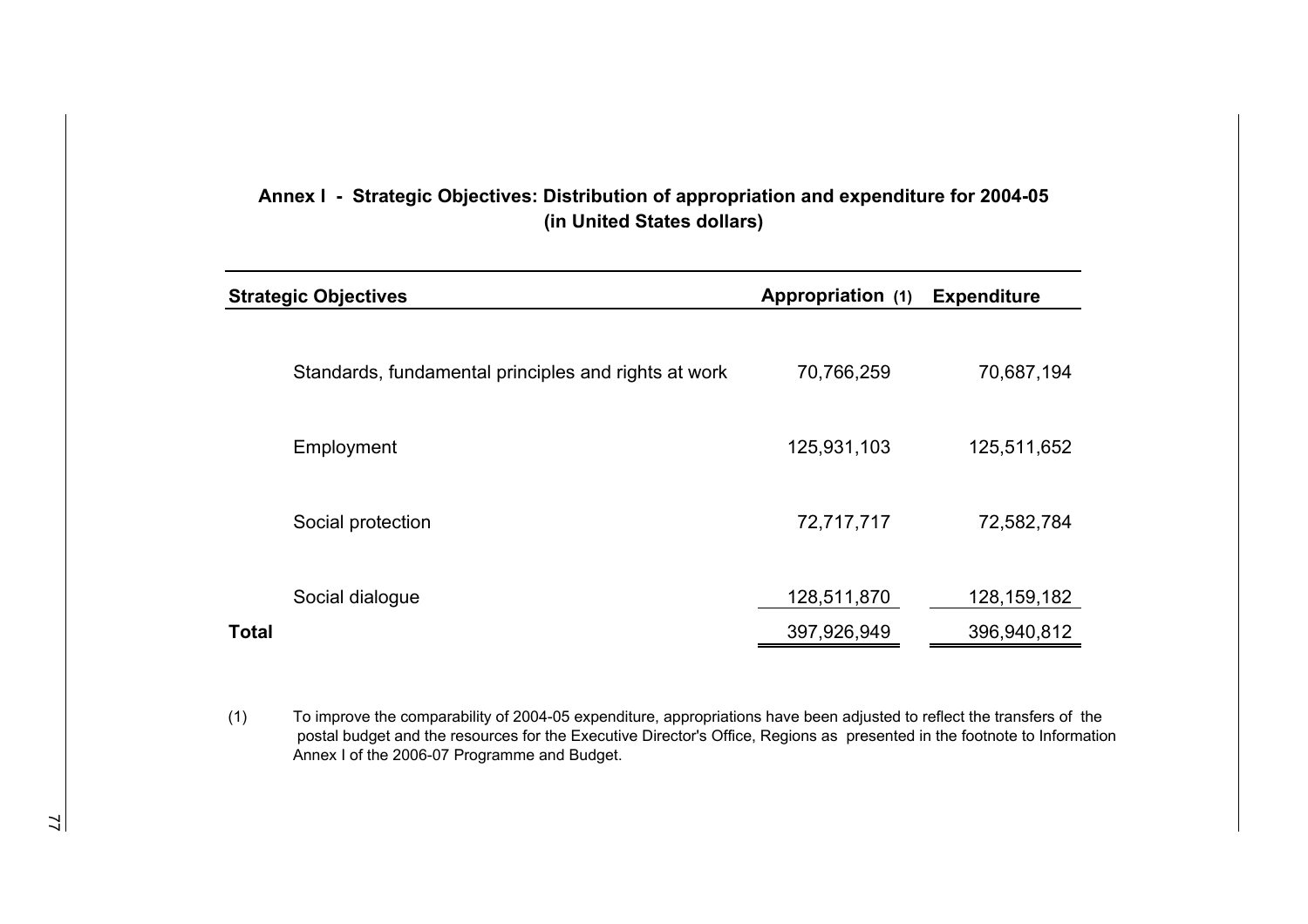|                                                            |                |                                   | 3                       |                                  | 5                            | 6                             |                                                  |                                                 | 9              |             |
|------------------------------------------------------------|----------------|-----------------------------------|-------------------------|----------------------------------|------------------------------|-------------------------------|--------------------------------------------------|-------------------------------------------------|----------------|-------------|
|                                                            | Staff<br>costs | Travel on<br>official<br>business | Contractual<br>services | General<br>operating<br>expenses | Supplies<br>and<br>materials | Furniture<br>and<br>equipment | Acquisition<br>and<br>improvement<br>of premises | Fellowships,<br>grants and<br>field<br>projects | Other<br>items | Total       |
| PART I - ORDINARY BUDGET                                   |                |                                   |                         |                                  |                              |                               |                                                  |                                                 |                |             |
| Policy-making organs                                       |                |                                   |                         |                                  |                              |                               |                                                  |                                                 |                |             |
| International Labour Conference                            | 8,570,601      | 83,555                            | 1,094,152               | 1,351,965                        | 193,620                      | 11,158                        |                                                  | 9,187                                           |                | 11,314,238  |
| Governing Body                                             | 2,395,469      | 2,283,094                         |                         | 46,583                           |                              |                               |                                                  |                                                 |                | 4,725,146   |
| Major regional meetings                                    | 256,987        | 120,823                           | 114,276                 | 116,799                          | 6,796                        |                               |                                                  |                                                 |                | 615,681     |
| Legal services                                             | 2,933,039      | 51,292                            | 50,075                  |                                  | 1,268                        | 27,242                        |                                                  |                                                 | J.             | 3,062,916   |
| Relations, meetings and document services                  | 40,937,083     | 56,597                            | 1,863,271               | 592,655                          | 154,293                      | 258,260                       |                                                  | 21,898                                          |                | 43,884,057  |
| <b>Strategic Objectives</b><br>Technical programmes        |                |                                   |                         |                                  |                              |                               |                                                  |                                                 |                |             |
| Standards and fundamental principles and rights at work    | 26,046,680     | 1,178,509                         | 641,335                 | 83,826                           | 466                          | 147,356                       |                                                  | 996,614                                         |                | 29,094,786  |
| Employment                                                 | 31,254,724     | 1,670,645                         | 2,372,985               | 98,069                           | 22,351                       | 193,782                       |                                                  | 2,448,359                                       |                | 38,060,915  |
| Social protection                                          | 23,293,923     | 1,107,458                         | 1,303,535               | 73,929                           | 24,477                       | 122,220                       |                                                  | 1,053,100                                       |                | 26,978,642  |
| Social dialogue                                            | 27,951,455     | 1,986,268                         | 1,966,787               | 111,397                          | 14,864                       | 107,409                       |                                                  | 8,974,565                                       | ä,             | 41,112,745  |
| Policy integration                                         | 11,326,710     | 530,668                           | 648,082                 | 47,669                           | 22,256                       | 157,106                       |                                                  | 931,094                                         |                | 13,663,585  |
| Follow-up to the World Commission                          | 242,391        | 98,546                            | 178,936                 | 12,076                           | $\overline{a}$               |                               |                                                  | 75,285                                          |                | 607,234     |
| Gender equality                                            | 1,643,854      | 150,329                           | 215,302                 | 892                              | 8.562                        | 19,249                        |                                                  | 141,094                                         |                | 2,179,282   |
| International Institute for Labour Studies                 | 1,436,723      | 19,952                            | 408,868                 | 10,597                           | 8,756                        | 18,064                        |                                                  | 2,825,952                                       |                | 4,728,912   |
| International Training Centre of the ILO, Turin            |                |                                   |                         |                                  |                              |                               |                                                  | 6,108,196                                       | ä,             | 6,108,196   |
| External relations and partnerships                        | 3,544,441      | 119,106                           | 249,531                 | 721,107                          | 27,311                       | 53,839                        |                                                  | 35,400                                          | ÷.             | 4,750,735   |
| Communication and public information                       | 15,456,065     | 284,401                           | 2,995,732               | 316,723                          | 1,329,969                    | 477,730                       |                                                  | 59,828                                          | J.             | 20,920,448  |
| <b>Technical meetings</b>                                  | 324,641        | 864,067                           | 197,913                 |                                  | 1,290                        |                               |                                                  | 6,290                                           |                | 1,394,201   |
| Regions and technical cooperation                          |                |                                   |                         |                                  |                              |                               |                                                  |                                                 |                |             |
| Development cooperation                                    | 3,097,761      | 71,627                            | 3,148                   | 9,328                            |                              | 2,723                         |                                                  |                                                 |                | 3,184,587   |
| Field programmes in Africa                                 | 32,563,108     | 2,840,484                         | 131,302                 | 6,315,123                        | 316,215                      | 837,472                       |                                                  | 5,562,875                                       | 7,407          | 48,573,986  |
| Field programmes in the Americas                           | 26,341,692     | 1,672,099                         | 879,937                 | 4,400,280                        | 294,898                      | 1,180,930                     |                                                  | 5,037,867                                       |                | 39,807,703  |
| Field programmes in Arab States                            | 6,968,060      | 529,059                           | 86,843                  | 494,336                          | 29,104                       | 199,543                       |                                                  | 1,622,684                                       |                | 9,929,629   |
| Field programmes in Asia and the Pacific                   | 31,301,855     | 1,841,062                         | 863,933                 | 4,024,295                        | 412,739                      | 500,851                       |                                                  | 3,934,777                                       | ÷,             | 42,879,512  |
| Field programmes in Europe and Central Asia                | 12, 197, 927   | 463,951                           | 225,872                 | 2,159,071                        | 126,515                      | 230,188                       |                                                  | 655,571                                         |                | 16,059,095  |
| <b>Support Services</b>                                    |                |                                   |                         |                                  |                              |                               |                                                  |                                                 |                |             |
| Information technology and communications                  | 8,917,696      | 28,580                            | 187,300                 | 1,895,734                        |                              | 421,665                       |                                                  | 63,506                                          |                | 11,514,481  |
| Internal administration                                    | 18,467,355     | 115,574                           | 483,226                 | 14,898,591                       | 1,223,904                    | 156,978                       |                                                  | 46,510                                          |                | 35,392,138  |
| Management services                                        |                |                                   |                         |                                  |                              |                               |                                                  |                                                 |                |             |
| General management                                         | 5,603,062      | 716,294                           | 152,689                 | 349,094                          | 18,531                       | 20,219                        |                                                  | 3,625                                           |                | 6,863,514   |
| Executive Director's Office, management and administration | 493,515        | 8,365                             |                         |                                  |                              |                               |                                                  | 688                                             |                | 502,568     |
| Human resources development                                | 14,492,073     | 207,770                           | 844,019                 | 256,386                          | 56,958                       | 159,108                       |                                                  | 2,242,962                                       |                | 18,259,276  |
| <b>Financial services</b>                                  | 13,212,187     | 30,608                            | 247,270                 | 1,156                            | 308                          | 25,086                        |                                                  | 6,987                                           |                | 13,523,602  |
| Programming and management                                 | 3,343,191      | 116,984                           | 34,869                  |                                  | 4,342                        | 2,489                         |                                                  | 6,514                                           |                | 3,508,390   |
| Internal audit and oversight                               | 1,381,649      | 27,929                            |                         |                                  | 1,174                        | 19,497                        |                                                  | 13,399                                          |                | 1,443,648   |
| Evaluation                                                 | 256,148        |                                   |                         |                                  |                              |                               |                                                  |                                                 |                | 256,148     |
| Other budgetary provisions                                 | 1,210,207      | 54,495                            |                         | 614,653                          | 4,308                        | 14,332                        | 5,525,821                                        | 13,601,695                                      | 2,789,493      | 23,815,004  |
| <b>Total Part I</b>                                        | 377,462,272    | 19,330,191                        | 18,441,188              | 39,002,334                       | 4,305,275                    | 5,364,496                     | 5,525,821                                        | 56,486,522                                      | 2,796,900      | 528,715,000 |
| PART II - UNFORESEEN EXPENDITURE                           |                |                                   |                         |                                  |                              |                               |                                                  |                                                 |                |             |
|                                                            |                |                                   |                         |                                  |                              |                               |                                                  |                                                 |                |             |
| Unforeseen expenditure                                     |                |                                   |                         |                                  |                              |                               |                                                  |                                                 | 360,537        | 360.537     |
| PART III - WORKING CAPITAL FUND                            |                |                                   |                         |                                  |                              |                               |                                                  |                                                 |                |             |
| <b>Working Capital Fund</b>                                |                |                                   |                         |                                  |                              |                               |                                                  |                                                 |                |             |
| <b>TOTAL</b>                                               | 377.462.272    | 19.330.191                        | 18.441.188              | 39.002.334                       | 4.305.275                    | 5.364.496                     | 5.525.821                                        | 56.486.522                                      | 3.157.437      | 529.075.537 |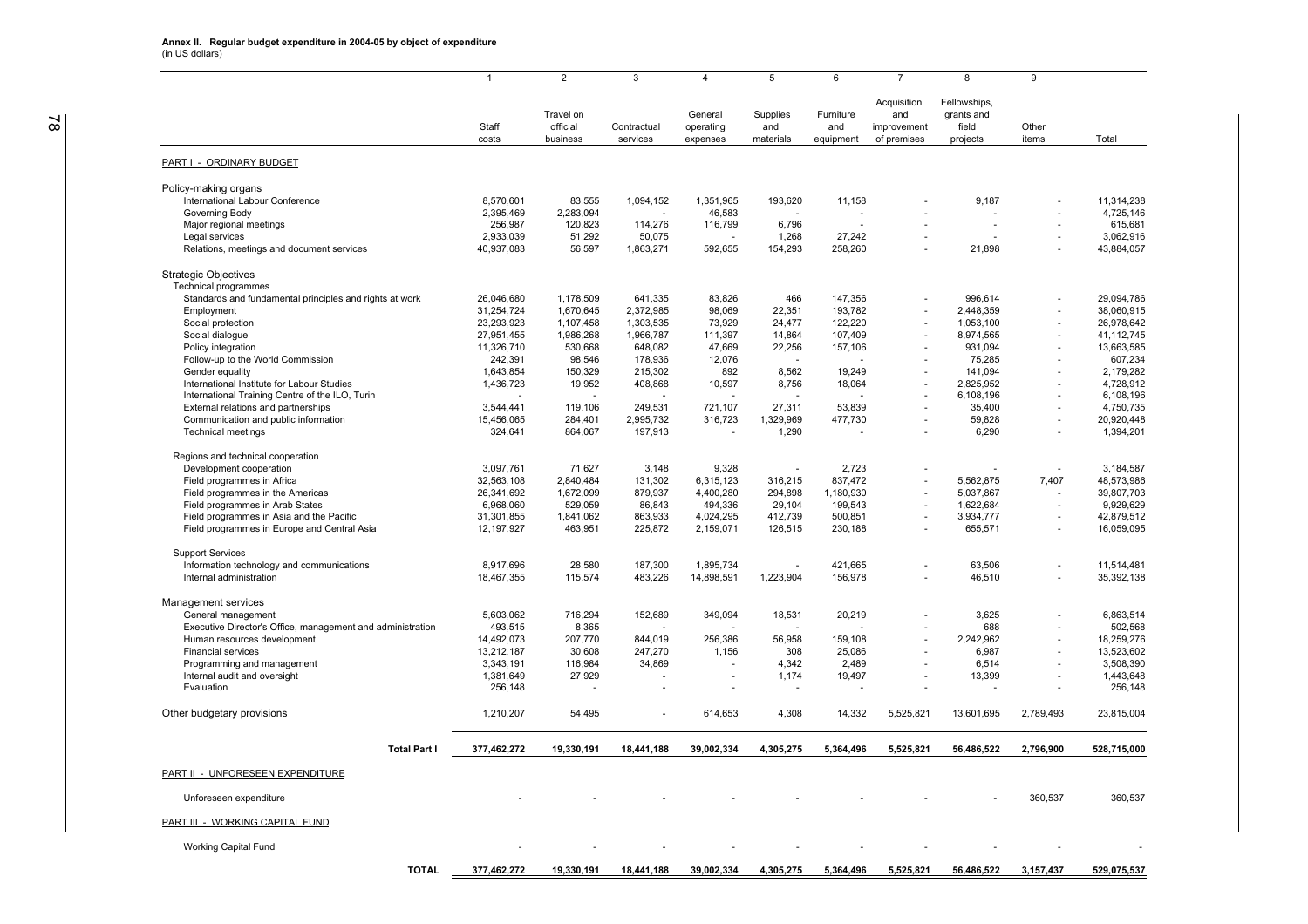|                        |                 |                          |        | Incentive amounts earned in 2004-05 |                | Percentage of total |
|------------------------|-----------------|--------------------------|--------|-------------------------------------|----------------|---------------------|
|                        |                 | 2004-05 incentive        |        |                                     |                |                     |
| <b>Member States</b>   | <b>Assessed</b> | 60 % of Interest on      |        | 50% of 2004-05                      | Amounts to be  | amounts earned to   |
|                        | contributions   | budgetary surpluses      |        | net premium                         | distributed in | 2004-05 assessed    |
|                        | during 2004-05  | 2004                     | 2005   | (1)                                 | 2006 and 2007  | contributions       |
| Afghanistan            | 39,031          | 9                        | 14     | 295                                 | 318            | 0.81                |
| Albania                | 28,386          | ٠                        | 3      | 19                                  | 22             | 0.08                |
| Algeria                | 514,496         | 51                       | 527    | 3,418                               | 3,996          | 0.78                |
| Angola                 | 10,645          | 2                        | 8      | 83                                  | 93             | 0.87                |
| Armenia                | 14,194          | $\blacksquare$           | 1      | 6                                   | $\overline{7}$ | 0.05                |
| Australia              | 11,336,668      | 1,573                    | 11,034 | 85,514                              | 98,121         | 0.87                |
| Austria                | 6,358,470       | 893                      | 5,896  | 47,120                              | 53,909         | 0.85                |
| <b>Bahamas</b>         | 88,706          | 12                       | 90     | 674                                 | 776            | 0.87                |
| <b>Bahrain</b>         | 170,317         | 18                       | 197    | 1,243                               | 1,458          | 0.86                |
| Bangladesh             | 70,966          | 9                        | 68     | 506                                 | 583            | 0.82                |
| <b>Barbados</b>        | 67,417          | $\overline{\phantom{a}}$ | 9      | 34                                  | 43             | 0.06                |
| <b>Belarus</b>         | 131,286         | 16                       | 104    | 851                                 | 971            | 0.74                |
| Belgium                | 7,742,288       | 56                       | 1,623  | 7,830                               | 9,509          | 0.12                |
| <b>Belize</b>          | 7,096           |                          |        | 5                                   | 5              | 0.07                |
| Bosnia and Herzegovina | 24,838          | 1                        | 14     | 83                                  | 98             | 0.39                |
| <b>Botswana</b>        | 78,062          | 8                        | 51     | 422                                 | 481            | 0.62                |
| <b>Bulgaria</b>        | 106,447         | 11                       | 113    | 739                                 | 863            | 0.81                |
| <b>Burkina Faso</b>    | 14,194          | $\overline{2}$           | 14     | 106                                 | 122            | 0.86                |
| <b>Burundi</b>         | 7,096           | ۰                        |        | $\overline{2}$                      | $\overline{2}$ | 0.03                |
| Cameroon               | 60,320          |                          | 43     | 167                                 | 210            | 0.35                |
| Canada                 | 18,929,929      | 2,494                    | 19,504 | 143,362                             | 165,360        | 0.87                |
| China                  | 12,645,974      | 115                      | 4,227  | 19,524                              | 23,866         | 0.19                |
| Colombia               | 1,252,533       |                          | 356    | 1,382                               | 1,738          | 0.14                |
| Cuba                   | 255,474         | ÷,                       | 213    | 827                                 | 1,040          | 0.41                |
| Cyprus                 | 269,667         | 35                       | 259    | 1,963                               | 2,257          | 0.84                |
| Czech Republic         | 1,358,981       | 186                      | 1,269  | 9,977                               | 11,432         | 0.84                |
| Denmark                | 5,169,805       | 731                      | 4,981  | 39,161                              | 44,873         | 0.87                |
| Dominica               | 7,096           | 1                        |        | 23                                  | 24             | 0.34                |
| Dominican Republic     | 202,251         | 18                       | 209    | 1,287                               | 1,514          | 0.75                |
| Ecuador                | 152,575         | 18                       | 121    | 967                                 | 1,106          | 0.72                |
| Egypt                  | 709,650         | $\overline{\phantom{a}}$ | 106    | 410                                 | 516            | 0.07                |
| El Salvador            | 141,931         | ٠                        | 126    | 489                                 | 615            | 0.43                |
| Eritrea                | 7,096           | 1                        | 8      | 54                                  | 63             | 0.89                |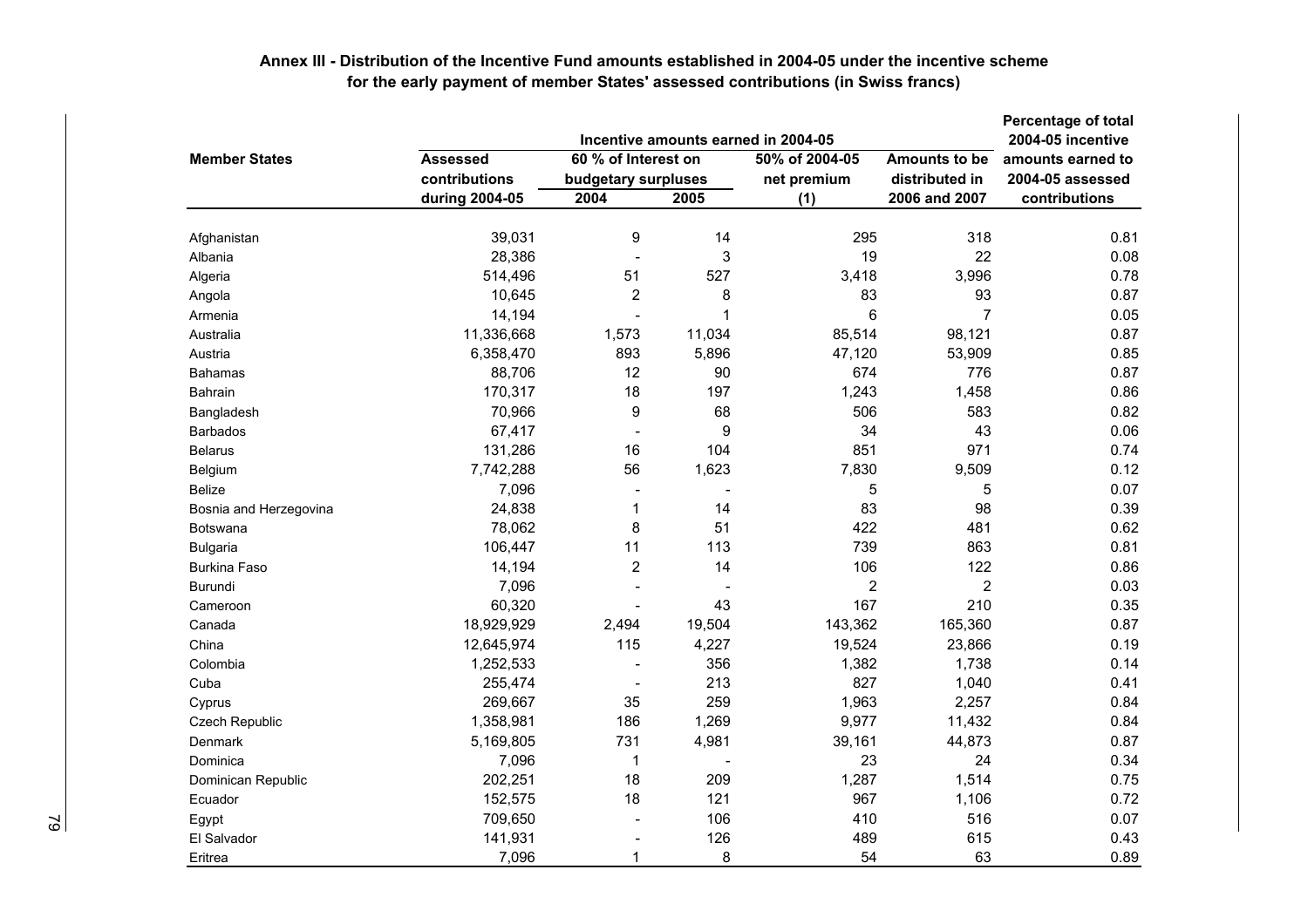| ළ |                              |                 |                         |                          | Incentive amounts earned in 2004-05 |                | <b>Percentage of total</b><br>2004-05 incentive |  |
|---|------------------------------|-----------------|-------------------------|--------------------------|-------------------------------------|----------------|-------------------------------------------------|--|
|   | <b>Member States</b>         | <b>Assessed</b> | 60 % of Interest on     | Amounts to be            | amounts earned to                   |                |                                                 |  |
|   |                              | contributions   | budgetary surpluses     |                          | 50% of 2004-05<br>net premium       | distributed in | 2004-05 assessed                                |  |
|   |                              | during 2004-05  | 2004                    | 2005                     | (1)                                 | 2006 and 2007  | contributions                                   |  |
|   | Estonia                      | 78,062          | 10                      | 82                       | 583                                 | 675            | 0.86                                            |  |
|   | Ethiopia                     | 28,386          | 4                       | 27                       | 212                                 | 243            | 0.86                                            |  |
|   | Fiji                         | 28,386          | 3                       | 27                       | 187                                 | 217            | 0.76                                            |  |
|   | Finland                      | 3,715,021       | 505                     | 3,673                    | 27,945                              | 32,123         | 0.86                                            |  |
|   | France                       | 44,008,982      | 1,262                   | 39,515                   | 187,553                             | 228,330        | 0.52                                            |  |
|   | Germany                      | 64,897,547      | 5,388                   | 37,825                   | 292,999                             | 336,212        | 0.52                                            |  |
|   | Ghana                        | 31,934          | 5                       |                          | 133                                 | 138            | 0.43                                            |  |
|   | Greece                       | 3,764,696       | 20                      |                          | 542                                 | 562            | 0.01                                            |  |
|   | Grenada                      | 7,096           | -1                      |                          | 30                                  | 31             | 0.44                                            |  |
|   | Guatemala                    | 198,703         | 18                      | 184                      | 1,215                               | 1,417          | 0.71                                            |  |
|   | Guinea                       | 21,290          |                         | 16                       | 63                                  | 79             | 0.37                                            |  |
|   | <b>Honduras</b>              | 35,482          | 4                       | 27                       | 203                                 | 234            | 0.66                                            |  |
|   | Hungary                      | 865,774         | 13                      | 843                      | 3,626                               | 4,482          | 0.52                                            |  |
|   | Iceland                      | 234,185         | 31                      | 234                      | 1,747                               | 2,012          | 0.86                                            |  |
|   | India                        | 2,686,027       | 333                     | 2,916                    | 20,342                              | 23,591         | 0.88                                            |  |
|   | Indonesia                    | 1,202,858       | 9                       | 202                      | 1,017                               | 1,228          | 0.10                                            |  |
|   | Ireland                      | 2,270,881       | 226                     |                          | 6,133                               | 6,359          | 0.28                                            |  |
|   | Italy                        | 35,047,975      | 1,175                   | 4,471                    | 49,243                              | 54,889         | 0.16                                            |  |
|   | Jamaica                      | 42,579          | $\mathbf 1$             | 8                        | 56                                  | 65             | 0.15                                            |  |
|   | Japan                        | 137,328,178     | 14,917                  |                          | 404,874                             | 419,791        | 0.31                                            |  |
|   | Jordan                       | 67,417          | 6                       | 68                       | 416                                 | 490            | 0.73                                            |  |
|   | Kazakhstan                   | 184,509         | 25                      | 163                      | 1,322                               | 1,510          | 0.82                                            |  |
|   | Kenya                        | 60,320          | 6                       | 3                        | 171                                 | 180            | 0.30                                            |  |
|   | Kiribati                     | 7,096           |                         |                          | 23                                  | 24             | 0.34                                            |  |
|   | Korea, Republic of           | 12,848,224      | 206                     |                          | 5,584                               | 5,790          | 0.05                                            |  |
|   | Kuwait                       | 1,089,314       | 140                     | 61                       | 4,043                               | 4,244          | 0.39                                            |  |
|   | Lao People's Democratic Rep. | 7,096           | $\mathbf 1$             | 8                        | 48                                  | 57             | 0.80                                            |  |
|   | Latvia                       | 88,707          | 10                      | 103                      | 670                                 | 783            | 0.88                                            |  |
|   | Lebanon                      | 127,737         | $\overline{\mathbf{4}}$ |                          | 98                                  | 102            | 0.08                                            |  |
|   | Lesotho                      | 7,096           | 1                       | $\overline{7}$           | 50                                  | 58             | 0.82                                            |  |
|   | Liberia                      | 7,096           | $\mathbf{1}$            | $\blacksquare$           | 18                                  | 19             | 0.27                                            |  |
|   | Libyan Arab Jamahiriya       | 702,554         |                         | 12                       | 46                                  | 58             | 0.01                                            |  |
|   | Lithuania                    | 145,478         |                         | $\overline{\phantom{a}}$ | 38                                  | 39             | 0.03                                            |  |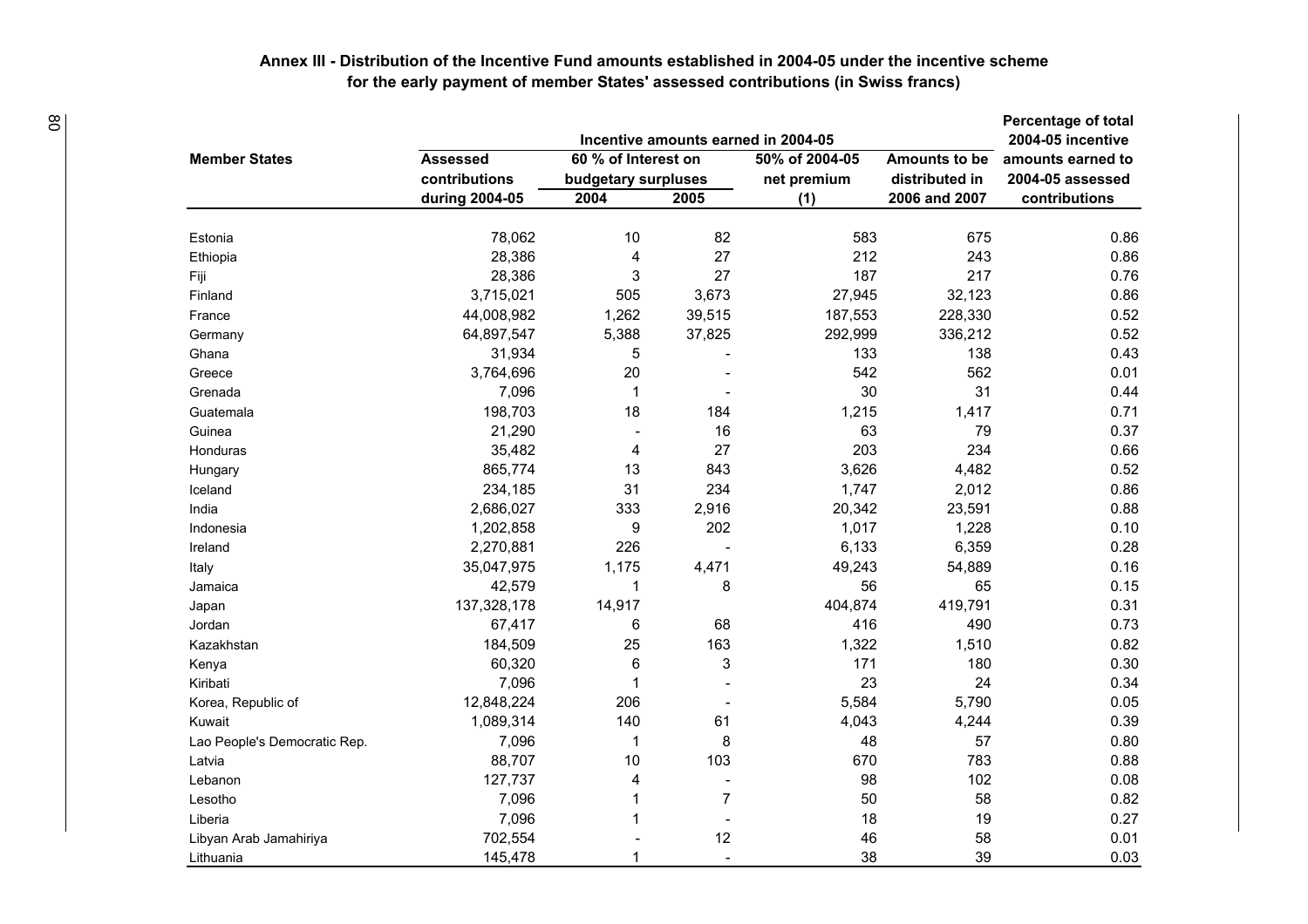|                                  |                 | <b>Percentage of total</b>                 |                          |                               |                                        |                  |
|----------------------------------|-----------------|--------------------------------------------|--------------------------|-------------------------------|----------------------------------------|------------------|
| <b>Member States</b>             | <b>Assessed</b> | 2004-05 incentive<br>amounts earned to     |                          |                               |                                        |                  |
|                                  | contributions   | 60 % of Interest on<br>budgetary surpluses |                          | 50% of 2004-05<br>net premium | <b>Amounts to be</b><br>distributed in | 2004-05 assessed |
|                                  | during 2004-05  | 2004                                       | 2005                     | (1)                           | 2006 and 2007                          | contributions    |
| Luxembourg                       | 553,527         | 77                                         | 504                      | 4,035                         | 4,616                                  | 0.83             |
| Malaysia                         | 1,539,941       | 220                                        | 1,351                    | 11,202                        | 12,773                                 | 0.83             |
| Mali                             | 14,194          | $\overline{c}$                             | 13                       | 94                            | 109                                    | 0.77             |
| Malta                            | 102,899         | 15                                         | 96                       | 772                           | 883                                    | 0.86             |
| Mauritania                       | 7,096           | $\overline{\phantom{a}}$                   | ٠                        | 10                            | 10                                     | 0.14             |
| Mauritius                        | 78,062          | 11                                         | 76                       | 591                           | 678                                    | 0.87             |
| Mexico                           | 10,481,539      | 271                                        | 6,655                    | 33,172                        | 40,098                                 | 0.38             |
| Moldova, Republic of             | 10,645          |                                            | $\overline{7}$           | 26                            | 33                                     | 0.31             |
| Mongolia                         | 7,096           | $\overline{\phantom{a}}$                   | $\overline{\phantom{a}}$ | $\overline{2}$                | $\overline{2}$                         | 0.03             |
| Morocco                          | 319,343         | 12                                         | 252                      | 1,309                         | 1,573                                  | 0.49             |
| Myanmar                          | 70,966          | $\overline{7}$                             | 57                       | 424                           | 488                                    | 0.69             |
| Namibia                          | 46,128          |                                            | 14                       | 70                            | 84                                     | 0.18             |
| Nepal                            | 28,386          | $\overline{\phantom{a}}$                   | 27                       | 105                           | 132                                    | 0.47             |
| Netherlands                      | 12,071,157      | 1,569                                      | 11,187                   | 85,978                        | 98,734                                 | 0.82             |
| New Zealand                      | 1,625,100       | 231                                        | 1,512                    | 12,146                        | 13,889                                 | 0.85             |
| Nicaragua                        | 7,096           |                                            | 6                        | 23                            | 29                                     | 0.41             |
| Nigeria                          | 386,760         | 66                                         | 230                      | 2,695                         | 2,991                                  | 0.77             |
| Norway                           | 4,669,501       | 549                                        | 4,490                    | 32,317                        | 37,356                                 | 0.80             |
| Oman                             | 461,273         | 57                                         | 445                      | 3,276                         | 3,778                                  | 0.82             |
| Paraguay                         | 99,351          | 12                                         | 65                       | 590                           | 667                                    | 0.67             |
| Poland                           | 2,955,695       | 347                                        | 3,171                    | 21,730                        | 25,248                                 | 0.85             |
| Portugal                         | 3,282,134       | 26                                         | 193                      | 1,441                         | 1,660                                  | 0.05             |
| Qatar                            | 344,180         | 30                                         | 56                       | 1,040                         | 1,126                                  | 0.33             |
| Romania                          | 415,145         | 52                                         | 364                      | 2,812                         | 3,228                                  | 0.78             |
| Rwanda                           | 7,096           | $\overline{a}$                             |                          | 9                             | 9                                      | 0.13             |
| Saint Lucia                      | 14,194          |                                            |                          | $\overline{2}$                | $\overline{2}$                         | 0.01             |
| Saint Vincent and the Grenadines | 7,096           | 1                                          |                          | 16                            | 17                                     | 0.24             |
| San Marino                       | 17,742          | $\overline{2}$                             | 3                        | 52                            | 57                                     | 0.32             |
| Saudi Arabia                     | 4,467,251       | 482                                        |                          | 13,087                        | 13,569                                 | 0.30             |
| Singapore                        | 2,749,896       | 333                                        | 2,470                    | 18,632                        | 21,435                                 | 0.78             |
| Slovakia                         | 329,988         | 40                                         | 313                      | 2,296                         | 2,649                                  | 0.80             |
| Slovenia                         | 574,817         | 77                                         | 558                      | 4,270                         | 4,905                                  | 0.85             |
| South Africa                     | 2,462,488       | 368                                        | 1,932                    | 17,474                        | 19,774                                 | 0.80             |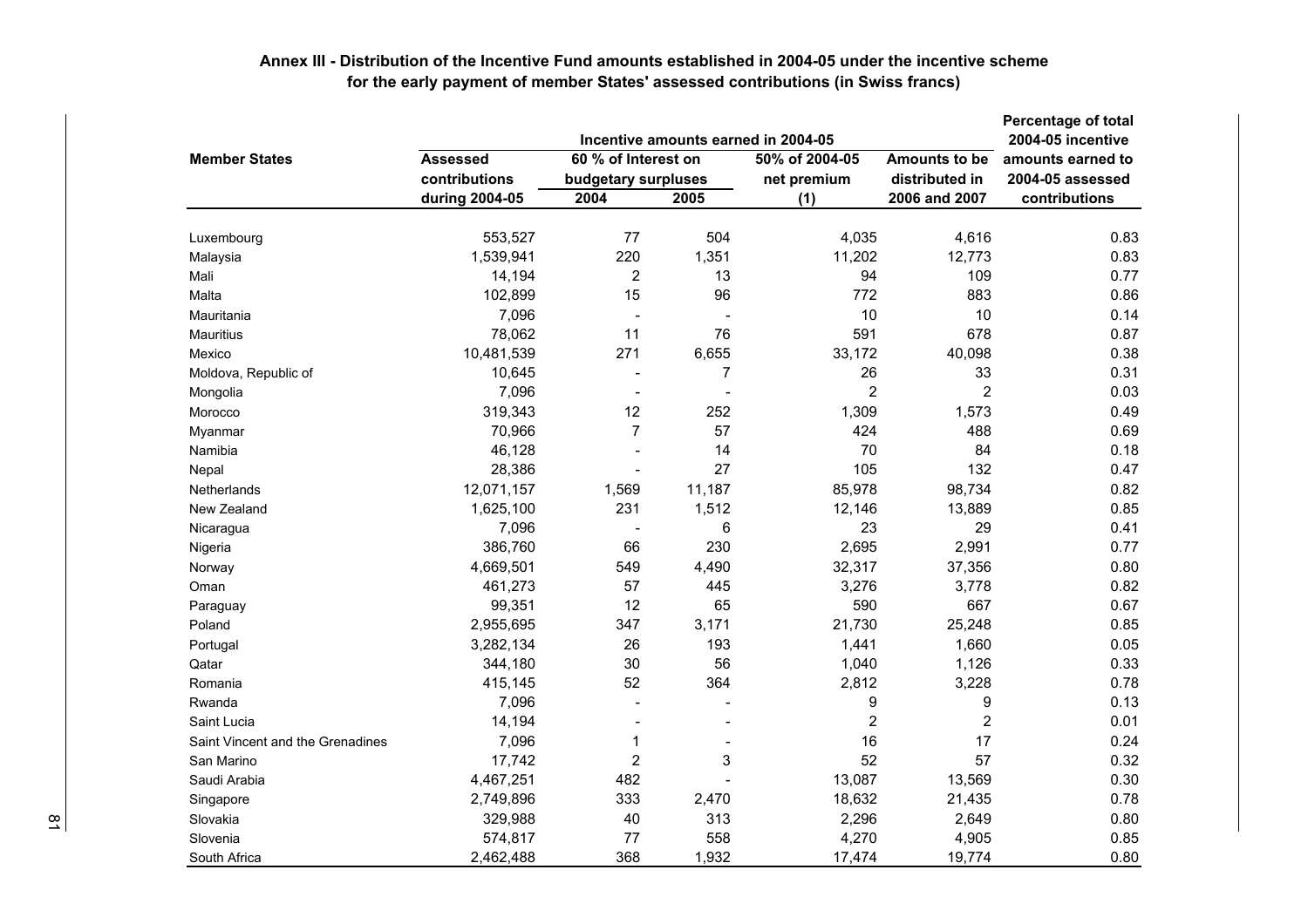|                              |                                                                                | Percentage of total<br>2004-05 incentive |         |                                                                      |                                        |                                       |
|------------------------------|--------------------------------------------------------------------------------|------------------------------------------|---------|----------------------------------------------------------------------|----------------------------------------|---------------------------------------|
| <b>Member States</b>         | 60 % of Interest on<br><b>Assessed</b><br>contributions<br>budgetary surpluses |                                          |         | Incentive amounts earned in 2004-05<br>50% of 2004-05<br>net premium | <b>Amounts to be</b><br>distributed in | amounts earned to<br>2004-05 assessed |
|                              | during 2004-05                                                                 | 2004                                     | 2005    | (1)                                                                  | 2006 and 2007                          | contributions                         |
| Spain                        | 17,753,116                                                                     | 2,181                                    | 15,334  | 118,682                                                              | 136,197                                | 0.77                                  |
| Sri Lanka                    | 117,092                                                                        | 15                                       | 110     | 823                                                                  | 948                                    | 0.81                                  |
| Swaziland                    | 14,194                                                                         | $\overline{2}$                           | 14      | 100                                                                  | 116                                    | 0.82                                  |
| Sweden                       | 7,132,308                                                                      | 969                                      | 6,596   | 51,894                                                               | 59,459                                 | 0.83                                  |
| Switzerland                  | 8,700,316                                                                      | 1,224                                    | 8,224   | 65,137                                                               | 74,585                                 | 0.86                                  |
| Syrian Arab Republic         | 415,146                                                                        | 60                                       |         | 1,637                                                                | 1,697                                  | 0.41                                  |
| Tanzania, United Republic of | 35,483                                                                         | 3                                        |         | 74                                                                   | 77                                     | 0.22                                  |
| Thailand                     | 1,770,578                                                                      | 287                                      | 1,448   | 13,412                                                               | 15,147                                 | 0.86                                  |
| Trinidad and Tobago          | 134,834                                                                        | 15                                       | 145     | 982                                                                  | 1,142                                  | 0.85                                  |
| Turkey                       | 2,856,344                                                                      | 345                                      | 2,050   | 17,318                                                               | 19,713                                 | 0.69                                  |
| Ukraine                      | 322,891                                                                        | 2                                        | 251     | 1,044                                                                | 1,297                                  | 0.40                                  |
| <b>United Arab Emirates</b>  | 1,539,941                                                                      | 174                                      | 176     | 5,415                                                                | 5,765                                  | 0.37                                  |
| United Kingdom               | 41,102,963                                                                     | 2,227                                    | 36,096  | 200,485                                                              | 238,808                                | 0.58                                  |
| Viet-Nam                     | 131,285                                                                        | 5                                        | 14      | 186                                                                  | 205                                    | 0.16                                  |
| Zimbabwe                     | 53,224                                                                         | 6                                        |         | 173                                                                  | 179                                    | 0.34                                  |
| <b>TOTAL</b>                 | 512,098,068                                                                    | 42,959                                   | 248,168 | 2,128,833                                                            | 2,419,960                              | 0.473                                 |

(1) Equivalent to 1,625,063 US dollars at the December 2005 United Nations accounting rate of exchange of 1.31 Swiss francs to the US dollar (see note 25 (b) to Statement II). Distributed on the basis of the incentive points earned by each eligible member State during 2004-05 to the total incentive points earned by all eligible member States during 2004-05 under the incentive points system use for the annual distribution of interest credited to the Incentive Fund.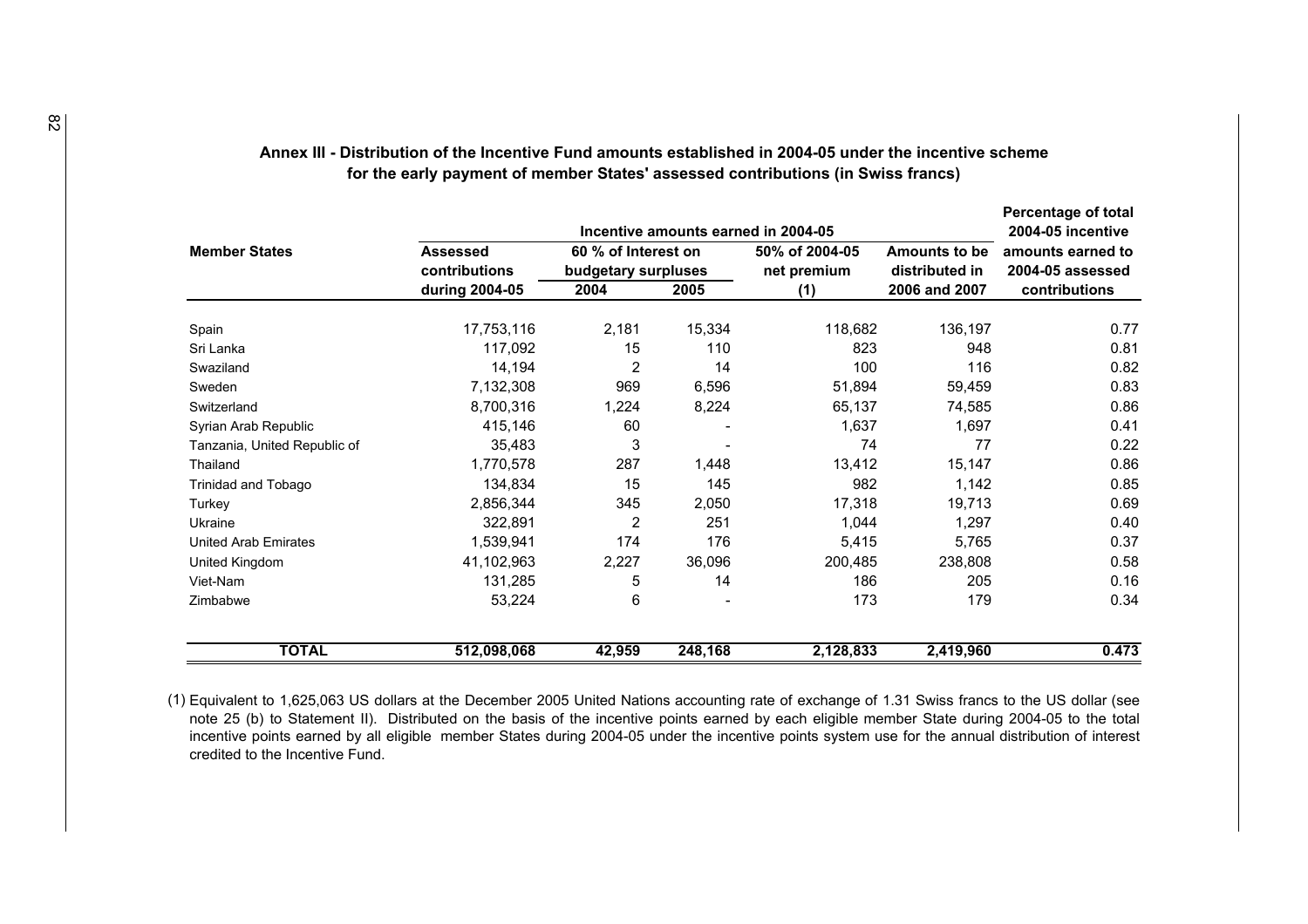| <b>Countries or Territories</b>    | <b>United Nations</b><br><b>Development</b><br>Programme (UNDP) | <b>IPEC</b> | <b>Others</b><br>(including<br><b>Deposit funds)</b> | <b>TOTAL</b> |
|------------------------------------|-----------------------------------------------------------------|-------------|------------------------------------------------------|--------------|
|                                    |                                                                 |             |                                                      |              |
| <b>Africa</b>                      |                                                                 |             |                                                      |              |
| Regional                           |                                                                 | 17,213,201  | 25,725,247                                           | 42,938,448   |
| South Africa                       | 43,847                                                          | 10,836      | 2,028,031                                            | 2,082,714    |
| Angola                             | 40,577                                                          |             |                                                      | 40,577       |
| Bénin                              | (552)                                                           | 156,458     | 274,757                                              | 430,663      |
| <b>Burkina Faso</b>                | 26,452                                                          | 145,985     | 183,215                                              | 355,652      |
| <b>Burundi</b>                     | 374,491                                                         |             |                                                      | 374,491      |
| Cameroon                           |                                                                 | 245,048     | 42,399                                               | 287,447      |
| Chad                               | (33, 849)                                                       |             |                                                      | (33, 849)    |
| Comoros                            | 69,246                                                          |             |                                                      | 69,246       |
| Congo                              | 37,864                                                          |             | 7,531                                                | 45,395       |
| <b>Ivory Cost</b>                  |                                                                 | 12,200      | 50,290                                               | 62,490       |
| Egypt                              |                                                                 | 42,042      | 20,000                                               | 62,042       |
| Eritrea                            |                                                                 |             | 75,438                                               | 75,438       |
| Ethiopia                           |                                                                 |             | 578,700                                              | 578,700      |
| Gabon                              |                                                                 |             | 251,188                                              | 251,188      |
| Gambia                             | 506,404                                                         |             |                                                      | 506,404      |
| Ghana                              |                                                                 | 436,212     | 986,015                                              | 1,422,227    |
| Guinea                             | 24,650                                                          |             |                                                      | 24,650       |
| Guinea-Bissau                      | (323)                                                           |             |                                                      | (323)        |
| Kenya                              | 102,406                                                         | 575,455     | 114,922                                              | 792,783      |
| Lesotho                            |                                                                 |             | 82,621                                               | 82,621       |
| Libyan Arab Jamahiriya             |                                                                 |             | 22,975                                               | 22,975       |
| Madagascar                         |                                                                 | 493,556     | 4,847,642                                            | 5,341,198    |
| Malawi                             |                                                                 | 15,975      | 78                                                   | 16,053       |
| Mali                               | 101,138                                                         | 33,300      | 700,513                                              | 834,951      |
| Morroco                            |                                                                 | 689,734     | 1,287,631                                            | 1,977,365    |
| <b>Mauritius</b>                   | 1,582                                                           |             |                                                      | 1,582        |
| Mauritania                         | 153,108                                                         |             |                                                      | 153,108      |
| Mozambique                         | 40,796                                                          |             | 8,991                                                | 49,787       |
| Niger                              |                                                                 | 53,540      | 1,032,392                                            | 1,085,932    |
| Nigéria                            |                                                                 |             | 511,120                                              | 511,120      |
| Uganda                             |                                                                 | 42,972      | 1,678,283                                            | 1,721,255    |
| Central African Republic           |                                                                 | 104,882     |                                                      | 104,882      |
| Democratic Republic of Congo       |                                                                 |             | 26,325                                               | 26,325       |
| Rwanda                             |                                                                 |             | 24,443                                               | 24,443       |
| Sao Tome and Principe              |                                                                 |             | 377,400                                              | 377,400      |
| Sénégal                            | 995,226                                                         | 862,801     | 415,623                                              | 2,273,650    |
| Sierra Leone                       |                                                                 |             | 48,146                                               | 48,146       |
| Somalia                            |                                                                 |             | 2,181,801                                            | 2,181,801    |
| Sudan                              | 19,008                                                          |             | 132,573                                              | 151,581      |
| United Republic of Tanzania        | 199,959                                                         | 3,139,371   | 185,142                                              | 3,524,472    |
| Togo                               | (11, 394)                                                       | 140,860     | 262,499                                              | 391,965      |
| Zambia                             | (6, 244)                                                        | 38,205      | 1,420,489                                            | 1,452,450    |
| Zimbabwe                           |                                                                 |             | 180,577                                              | 180,577      |
| <b>Total, Africa</b>               | 2,684,392                                                       | 24,452,633  | 45,764,997                                           | 72,902,022   |
|                                    |                                                                 |             |                                                      |              |
| <b>Asia and the Pacific Region</b> |                                                                 |             |                                                      |              |
| Regional                           |                                                                 | 9,175,251   | 16,169,897                                           | 25,345,148   |
| Afghanistan                        |                                                                 |             | 4,438,491                                            | 4,438,491    |
| Bangladesh                         | 1,180,403                                                       | 4,701,877   | 1,949,086                                            | 7,831,366    |
| Cambodia                           |                                                                 | 874,468     | 4,616,288                                            | 5,490,756    |

#### **Annex IV - Extra-budgetary technical cooperation expenditure by beneficiary country (in United States dollars )**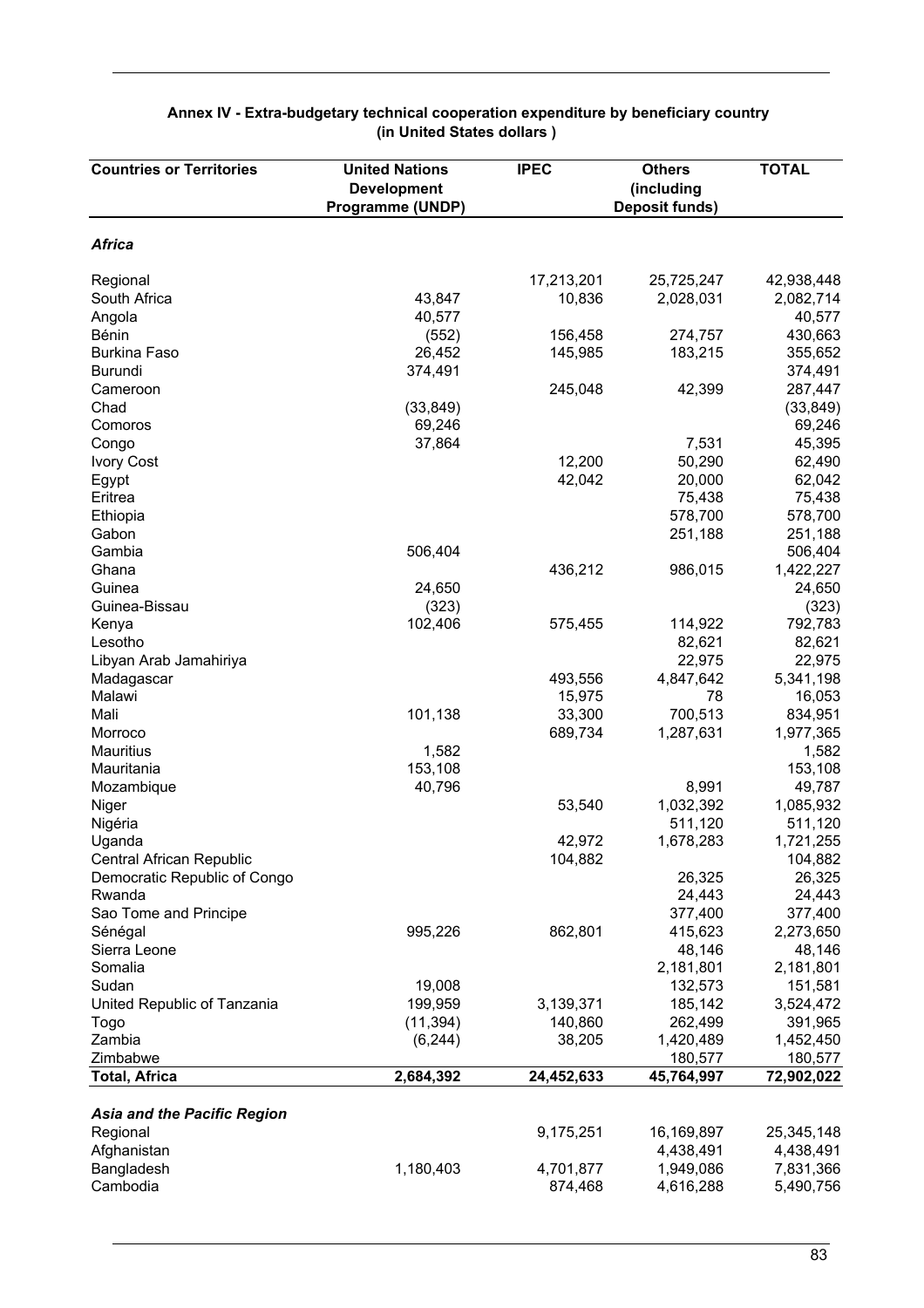| <b>Countries or Territories</b>  | <b>United Nations</b> | <b>IPEC</b> | <b>Others</b>         | <b>TOTAL</b> |
|----------------------------------|-----------------------|-------------|-----------------------|--------------|
|                                  | <b>Development</b>    |             | (including            |              |
|                                  | Programme (UNDP)      |             | <b>Deposit funds)</b> |              |
| China                            |                       | 1,482,326   | 3,161,635             | 4,643,961    |
| Republic of Korea                |                       |             | 71,410                | 71,410       |
| Fiji                             |                       |             | 12,525                | 12,525       |
| Solomon Islands                  | 100,369               |             |                       | 100,369      |
| India                            |                       | 6,405,287   | 1,777,426             | 8,182,713    |
| Indonesia                        |                       | 2,147,476   | 5,347,440             | 7,494,916    |
| Japan                            |                       |             | 4,259                 | 4,259        |
| Malaysia                         | 108,241               |             | 31,310                | 139,551      |
| Mongolia                         |                       | 609,415     |                       | 609,415      |
| Nepal                            |                       | 3,959,731   | 732,403               | 4,692,134    |
| Pakistan                         | 31,203                | 4,702,962   | 103,900               | 4,838,065    |
| Papua New Guinea                 | 44,509                |             | 339,253               | 383,762      |
| Philippines                      | 83,765                | 1,542,870   | 244,289               | 1,870,924    |
| Lao People's Democratic Republic |                       | 123,512     | 1,254,989             | 1,378,501    |
| Samoa                            | 99,754                |             |                       | 99,754       |
| Sri Lanka                        |                       | 729,349     | 4,020,826             | 4,750,175    |
| Thaïland                         | 281,006               | 7,303       | 77,189                | 365,498      |
| Timor-Leste                      | 1,205,256             |             | 202,581               | 1,407,837    |
| Tonga                            | 5,697                 |             |                       | 5,697        |
| Viet Nam                         |                       | 349,648     | 2,212,339             | 2,561,987    |
| <b>Total, Asia and Pacific</b>   | 3,140,203             | 36,811,475  | 46,767,536            | 86,719,214   |
|                                  |                       |             |                       |              |
| <b>America</b>                   |                       |             |                       |              |
| Regional                         |                       | 15,867,459  | 11,026,500            | 26,893,959   |
| Antigua and Barbuda              |                       |             | 23,027                | 23,027       |
| Argentina                        |                       |             | 2,754,537             | 2,754,537    |
| Aruba                            |                       |             | 29,409                | 29,409       |
| <b>Barbados</b>                  |                       |             | 13,002                | 13,002       |
| <b>Belize</b>                    |                       | (1,381)     | 294,442               | 293,061      |
| <b>Bolivia</b>                   |                       |             | 1,135,504             | 1,135,504    |
| <b>Brasil</b>                    |                       | 3,358,445   | 1,458,853             | 4,817,298    |
| <b>British Virgin Islands</b>    |                       |             | 31,442                | 31,442       |
| Chile                            |                       | 206,930     | 250,087               | 457,017      |
| Colombia                         | 2,796                 | 604,101     | 1,219,329             | 1,826,226    |
| Costa Rica                       |                       | 1,159,554   | 415,568               | 1,575,122    |
| Dominica                         |                       |             | 8,937                 | 8,937        |
| El Salvador                      |                       | 5,107,987   |                       | 5,107,987    |
| Ecuador                          |                       | 1,088,332   |                       | 1,088,332    |
| Grenada                          |                       |             | 19,304                | 19,304       |
| Guatemala                        |                       | 1,275,674   |                       | 1,275,674    |
| Guyana                           |                       |             | 278,858               | 278,858      |
| Haïti                            | (6, 134)              | 264,659     | 144,494               | 403,019      |
| Honduras                         |                       | 630,331     | 386,778               | 1,017,109    |
| Jamaica                          |                       | 139,118     |                       | 139,118      |
| Mexico                           |                       | 1,371,439   | 573,932               | 1,945,371    |
| Nicaragua                        |                       | 664,229     | 397,685               | 1,061,914    |
| Panama                           |                       | 687,314     |                       | 687,314      |
| Caribbean                        |                       | 48,904      |                       | 48,904       |
| Dominican Republic               |                       | 3,154,472   |                       | 3,154,472    |
| Saint Lucia                      |                       |             | 52,096                | 52,096       |
| Saint-Kitts-and-Nevis            |                       |             | 25,773                | 25,773       |
| <b>Trinidad and Tobago</b>       |                       |             | 26,324                | 26,324       |
| Uruguay                          |                       |             | 527,693               | 527,693      |
| <b>Total, America</b>            | (3, 338)              | 35,627,567  | 21,093,574            | 56,717,803   |

#### **Annex IV - Extra-budgetary technical cooperation expenditure by beneficiary country (in United States dollars )**